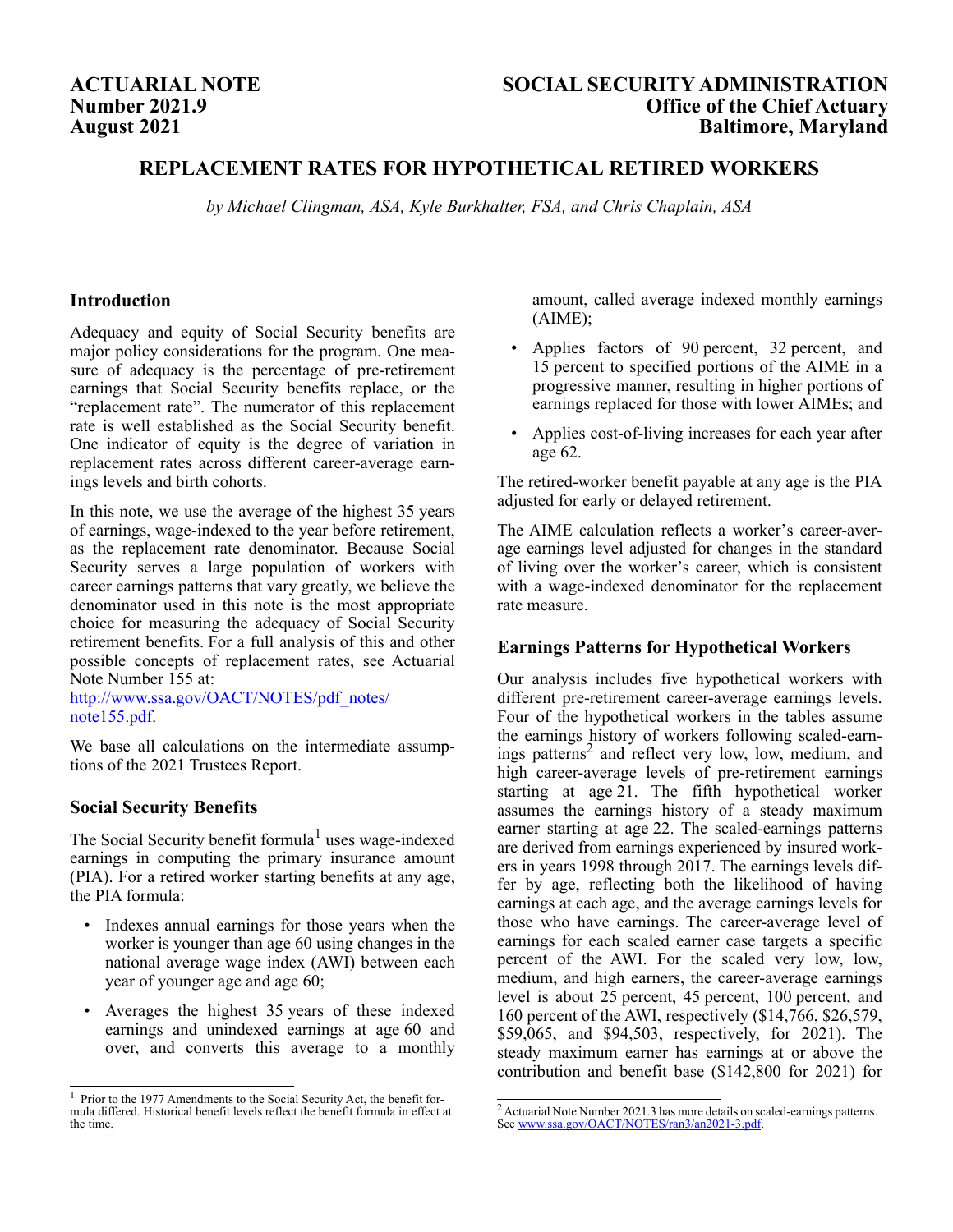each year starting at age 22 through the year prior to retirement.

# **Results**

Tables A through D show benefit and replacement rate information for the five different pre-retirement earnings levels. Each table shows the Social Security benefit in wage-indexed 2021 dollars and as a percent of career average earnings (the replacement rate measure in this note). The denominator of this replacement rate is the average of the highest 35 years of earnings for these hypothetical workers, wage-indexed to the year before retirement.<sup>3</sup> This calculation is very similar to the current-law AIME calculation, except that the AIME calculation wage-indexes earnings to age 60 rather than to the year before retirement. The calculations in these tables are wage-indexed to the year before retirement to provide a closer comparison of pre-retirement earnings and post-retirement benefit levels.

Tables A through C show benefit amounts and replacement rates for retirement at 62, at 65, and at normal retirement age (NRA) for the hypothetical workers born in 1954 and selected subsequent years. In comparing across tables, benefit levels and replacement rates are lowest at age 62 and highest at NRA. This occurs because an actuarial reduction applies to the monthly benefit for those retiring before NRA. For example, for an NRA of 67 (applicable to workers born in 1960 or later), individuals retiring at exact age 62 would have a 30 percent reduction in benefits, and those retiring at age 65 would have a  $13^{1/3}$  percent reduction. Table D

shows benefit amounts and replacement rates for retirement at  $62<sup>4</sup>$  at 65, and at normal retirement age (NRA) for selected hypothetical workers born between 1875 and 1950.

Tables A through C show current-law scheduled benefits and payable benefits in separate panels. Current-law scheduled benefits are those specified in the law. However, when the trust fund reserves become depleted, current law prescribes that expenditures cannot exceed current income. Because the projected date that the combined OASI and DI Trust Fund reserves become depleted is 2034 and projected income will not fully finance scheduled benefits after that date, the tables include "payable benefits", where scheduled benefits are reduced such that current-law income is sufficient to pay benefits for that year.<sup>5</sup>

Tables A through C also include current-law scheduled and payable benefits in CPI-indexed 2021 dollars.<sup>6</sup> The current-law scheduled benefits column shows a general increase over time in the purchasing power of Social Security benefits, which would be necessary for retirees across generations to maintain a similar standard of living.

series in table VI.G6 of the 2021 Trustees Report. See: www.ssa.gov/OACT/TR/2021/lr6g6.html.

<sup>&</sup>lt;sup>3</sup> In table D, in order to calculate the career-average earnings for birth cohorts where individuals attain age 21 before 1951, we use national average earnings from 1937 to 1950 in SSA's employee operations manual, available at https://secure.ssa.gov/apps10/poms.nsf/lnx/0201701200. For years prior to 1937, we use the 1937 national average earnings level.

<sup>4</sup> The Social Security Act extended retirement benefits beginning at age 62 to female workers effective November 1956 and to male workers effective August 1961.<br><sup>5</sup> The payable benefits replacement rates in Tables A through C for retired

workers retiring in the OASDI reserve depletion year  $(203\tilde{4})$  are computed by summing the monthly benefits for that year before and after trust fund reserve depletion and dividing that sum by the worker's career average earnings.  $6$  A CPI-indexed 2021 dollar adjustment uses the adjusted CPI indexing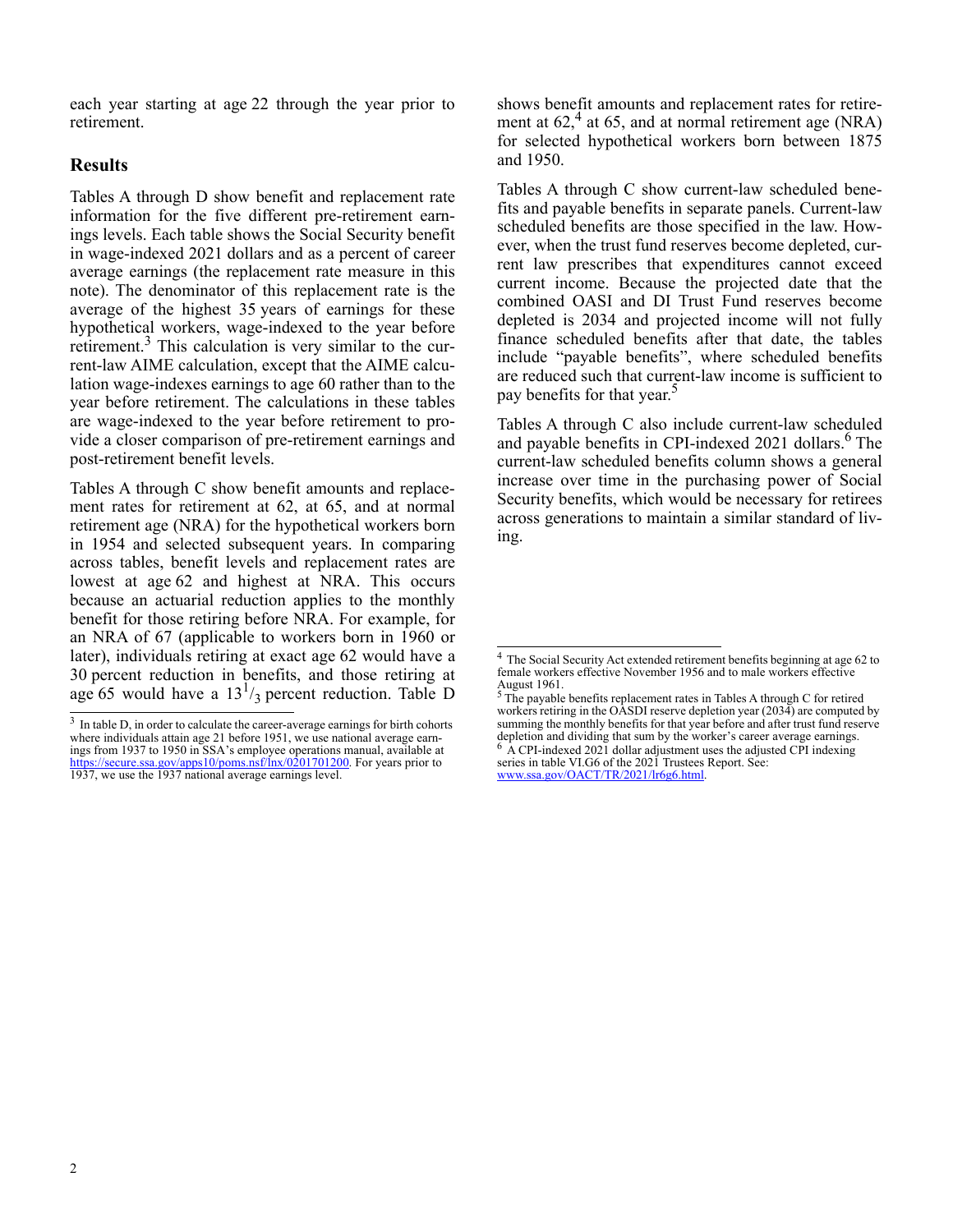#### **Table A—Scheduled and Payable Benefits and Replacement Rates for Hypothetical Retired Workers<sup>a</sup> in their First Year of Benefit Receipt at Age 62**

|                    |             | Current-Law Scheduled Benefits |                                                                                           | Payable Benefits            |                                 | Purchasing Power of Benefits in<br>CPI-Indexed 2021 dollars <sup>b</sup> |          |  |
|--------------------|-------------|--------------------------------|-------------------------------------------------------------------------------------------|-----------------------------|---------------------------------|--------------------------------------------------------------------------|----------|--|
| Year of            | Year attain |                                | Wage-indexed Percent of career-                                                           |                             | Wage-indexed Percent of career- | Current-Law                                                              | Payable  |  |
| birth <sup>c</sup> | age 62      | $2021$ dollars <sup>d</sup>    | average earnings <sup>e</sup>                                                             | $2021$ dollars <sup>d</sup> | average earnings <sup>e</sup>   | Scheduled Benefits                                                       | Benefits |  |
|                    |             |                                |                                                                                           |                             |                                 |                                                                          |          |  |
|                    |             |                                | Scaled very low earnings: (Career-average earnings for 2020 equal \$13,841 <sup>f</sup> ) |                             |                                 |                                                                          |          |  |
| 1955               | 2017        | \$8,704                        | 61.2                                                                                      | \$8,704                     | 61.2                            | \$8,065                                                                  | \$8,065  |  |
| 1956               | 2018        | 8,406                          | 59.2                                                                                      | 8,406                       | 59.2                            | 7,869                                                                    | 7,869    |  |
| 1957               | 2019        | 8,278                          | 58.4                                                                                      | 8,278                       | 58.4                            | 7,909                                                                    | 7,909    |  |
| 1958               | 2020        | 8,260                          | 57.7                                                                                      | 8,260                       | 57.7                            | 8,010                                                                    | 8,010    |  |
| 1959               | 2021        | 7,977                          | 57.6                                                                                      | 7,977                       | 57.6                            | 7,977                                                                    | 7,977    |  |
|                    |             |                                |                                                                                           |                             |                                 |                                                                          |          |  |
| 1960               | 2022        | 7,770                          | 55.1                                                                                      | 7,770                       | 55.1                            | 7,914                                                                    | 7,914    |  |
| 1965               | 2027        | 8,013                          | 56.5                                                                                      | 8,013                       | 56.5                            | 8,646                                                                    | 8,646    |  |
| 1970               | 2032        | 8,011                          | 56.4                                                                                      | 8,011                       | 56.4                            | 9,180                                                                    | 9,180    |  |
| 1975               | 2037        | 8,016                          | 56.5                                                                                      | 6,208                       | 43.8                            | 9,757                                                                    | 7,556    |  |
| 1980               | 2042        | 8,029                          | 56.5                                                                                      | 6,157                       | 43.3                            | 10,347                                                                   | 7,935    |  |
| 1985               | 2047        | 8,038                          | 56.5                                                                                      | 6,153                       | 43.2                            | 10,923                                                                   | 8,361    |  |
| 1990               | 2052        | 8,032                          | 56.5                                                                                      | 6,111                       | 43.0                            | 11,523                                                                   | 8,766    |  |
| 1995               | 2057        | 8,030                          | 56.5                                                                                      | 6,042                       | 42.5                            | 12,170                                                                   | 9,158    |  |
| 2000               | 2062        | 8,028                          | 56.5                                                                                      | 5,953                       | 41.9                            | 12,874                                                                   | 9,546    |  |
| 2005               | 2067        | 8,028                          | 56.5                                                                                      | 5,871                       | 41.3                            | 13,619                                                                   | 9,960    |  |
| 2010               | 2072        | 8,030                          | 56.5                                                                                      | 5,787                       | 40.7                            | 14,410                                                                   | 10,386   |  |
| 2015               | 2077        | 8,031                          | 56.5                                                                                      | 5,728                       | 40.3                            | 15,236                                                                   | 10,868   |  |
| 2020               | 2082        | 8,034                          | 56.5                                                                                      | 5,755                       | 40.5                            | 16,105                                                                   | 11,537   |  |
| 2025               | 2087        | 8,032                          | 56.5                                                                                      | 5,845                       | 41.1                            | 17,011                                                                   | 12,379   |  |
|                    |             |                                | Scaled low earnings: (Career-average earnings for 2020 equal \$24,914 <sup>f</sup> )      |                             |                                 |                                                                          |          |  |
| 1955               | 2017        | 11,385                         | 44.5                                                                                      | 11,385                      | 44.5                            | 10,549                                                                   | 10,549   |  |
| 1956               | 2018        | 10,994                         | 43.0                                                                                      | 10,994                      | 43.0                            | 10,293                                                                   | 10,293   |  |
| 1957               | 2019        | 10,823                         | 42.4                                                                                      | 10,823                      | 42.4                            | 10,340                                                                   | 10,340   |  |
| 1958               | 2020        | 10,788                         | 41.9                                                                                      | 10,788                      | 41.9                            | 10,461                                                                   | 10,461   |  |
| 1959               | 2021        | 10,431                         | 41.9                                                                                      | 10,431                      | 41.9                            | 10,431                                                                   | 10,431   |  |
| 1960               | 2022        | 10,157                         | 40.0                                                                                      | 10,157                      | 40.0                            | 10,345                                                                   | 10,345   |  |
| 1965               | 2027        | 10,468                         | 41.0                                                                                      | 10,468                      | 41.0                            | 11,295                                                                   | 11,295   |  |
| 1970               | 2032        | 10,476                         | 41.0                                                                                      | 10,476                      | 41.0                            | 12,005                                                                   | 12,005   |  |
| 1975               | 2037        | 10,477                         | 41.0                                                                                      | 8,114                       | 31.8                            | 12,752                                                                   | 9,876    |  |
| 1980               | 2042        | 10,496                         | 41.0                                                                                      | 8,049                       | 31.4                            | 13,526                                                                   | 10,373   |  |
| 1985               | 2047        | 10,507                         | 41.1                                                                                      | 8,043                       | 31.5                            | 14,279                                                                   | 10,930   |  |
| 1990               | 2052        | 10,499                         | 41.1                                                                                      | 7,987                       | 31.3                            | 15,062                                                                   | 11,459   |  |
| 1995               | 2057        | 10,498                         | 41.1                                                                                      | 7,900                       | 30.9                            | 15,912                                                                   | 11,974   |  |
| 2000               | 2062        | 10,493                         | 41.0                                                                                      | 7,780                       | 30.4                            | 16,825                                                                   | 12,475   |  |
| 2005               | 2067        | 10,494                         | 41.0                                                                                      | 7,675                       | 30.0                            | 17,804                                                                   | 13,021   |  |
| 2010               | 2072        | 10,494                         | 41.0                                                                                      | 7,563                       | 29.5                            | 18,833                                                                   | 13,573   |  |
| 2015               | 2077        | 10,496                         | 41.0                                                                                      | 7,487                       | 29.2                            | 19,913                                                                   | 14,204   |  |
| 2020               | 2082        | 10,500                         | 41.1                                                                                      | 7,522                       | 29.4                            | 21,048                                                                   | 15,077   |  |
| 2025               | 2087        | 10,498                         | 41.1                                                                                      | 7,639                       | 29.9                            | 22,231                                                                   | 16,177   |  |
|                    |             |                                | Scaled medium earnings: (Career-average earnings for 2020 equal \$55,364 <sup>f</sup> )   |                             |                                 |                                                                          |          |  |
| 1955               | 2017        | 18,735                         | 32.9                                                                                      | 18,735                      | 32.9                            | 17,358                                                                   | 17,358   |  |
| 1956               | 2018        | 18,093                         | 31.9                                                                                      | 18,093                      | 31.9                            | 16,939                                                                   | 16,939   |  |
| 1957               | 2019        | 17,829                         | 31.4                                                                                      | 17,829                      | 31.4                            | 17,034                                                                   | 17,034   |  |
| 1958               | 2020        | 17,771                         | 31.0                                                                                      | 17,771                      | 31.0                            | 17,233                                                                   | 17,233   |  |
| 1959               | 2021        | 17,168                         | 31.0                                                                                      | 17,168                      | 31.0                            | 17,168                                                                   | 17,168   |  |
| 1960               | 2022        | 16,716                         | 29.6                                                                                      | 16,716                      | 29.6                            | 17,026                                                                   | 17,026   |  |
| 1965               | 2027        | 17,234                         | 30.4                                                                                      | 17,234                      | 30.4                            | 18,596                                                                   | 18,596   |  |
|                    |             |                                |                                                                                           |                             |                                 |                                                                          |          |  |
| 1970               | 2032        | 17,241                         | 30.4                                                                                      | 17,241                      | 30.4                            | 19,758                                                                   | 19,758   |  |
| 1975               | 2037        | 17,244                         | 30.4                                                                                      | 13,354                      | 23.5                            | 20,989                                                                   | 16,255   |  |
| 1980               | 2042        | 17,277                         | 30.4                                                                                      | 13,250                      | 23.3                            | 22,266                                                                   | 17,075   |  |
| 1985               | 2047        | 17,298                         | 30.4                                                                                      | 13,241                      | 23.3                            | 23,508                                                                   | 17,994   |  |
| 1990               | 2052        | 17,278                         | 30.4                                                                                      | 13,145                      | 23.1                            | 24,788                                                                   | 18,858   |  |
| 1995               | 2057        | 17,278                         | 30.4                                                                                      | 13,002                      | 22.9                            | 26,189                                                                   | 19,708   |  |
| 2000               | 2062        | 17,270                         | 30.4                                                                                      | 12,805                      | 22.5                            | 27,694                                                                   | 20,534   |  |
| 2005               | 2067        | 17,272                         | 30.4                                                                                      | 12,632                      | 22.2                            | 29,302                                                                   | 21,430   |  |
| 2010               | 2072        | 17,273                         | 30.4                                                                                      | 12,449<br>12,324            | 21.9                            | 30,998                                                                   | 22,341   |  |
| 2015               | 2077        | 17,277                         | 30.4                                                                                      |                             | 21.7                            | 32,779                                                                   | 23,381   |  |

*(based on intermediate assumptions of the 2021 OASDI Trustees Report)*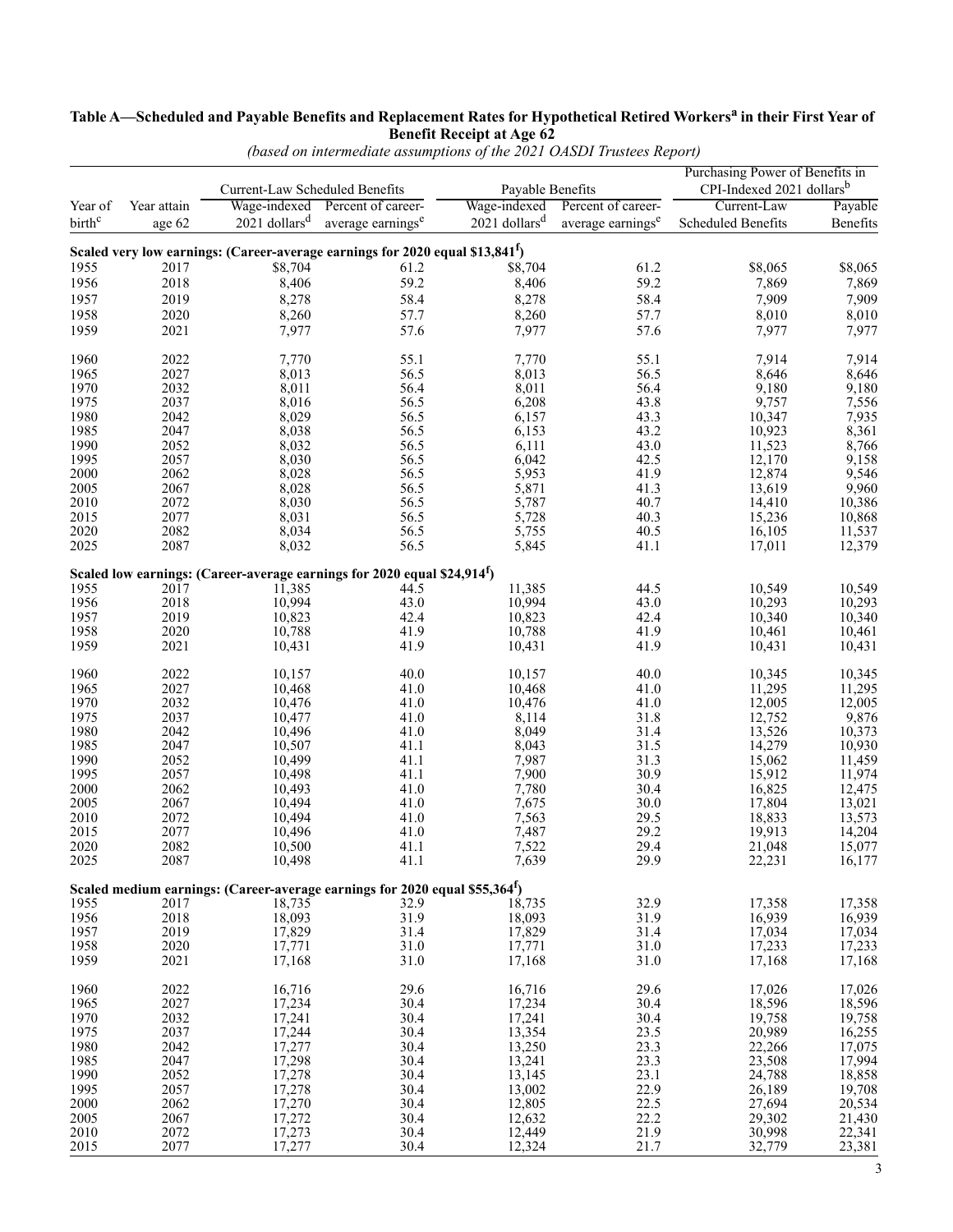#### **Table A—Scheduled and Payable Benefits and Replacement Rates for Hypothetical Retired Workers<sup>a</sup> in their First Year of Benefit Receipt at Age 62 (Cont.)**

| Current-Law Scheduled Benefits<br>Payable Benefits<br>Wage-indexed Percent of career-<br>Wage-indexed Percent of career-<br>Current-Law<br>Year of<br>Year attain<br>Payable<br>$2021$ dollars <sup>d</sup> average earnings <sup>e</sup><br>$2021$ dollars <sup>d</sup> average earnings <sup>e</sup><br>birth <sup>c</sup><br>Scheduled Benefits<br>age 62<br>2082<br>\$17,282<br>\$12,380<br>2020<br>30.4<br>21.8<br>\$34,643<br>\$24,816<br>17,279<br>30.4<br>22.1<br>2087<br>2025<br>12,574<br>36,593<br>Scaled high earnings: (Career-average earnings for 2020 equal \$88,582 $^{\text{f}}$ )<br>24,887<br>27.3<br>23,058<br>1955<br>2017<br>24,887<br>$27.\overline{3}$<br>23,058<br>1956<br>2018<br>26.5<br>24,033<br>26.5<br>22,500<br>24,033<br>22,500<br>26.1<br>1957<br>2019<br>23,666<br>26.1<br>23,666<br>22,611<br>22,611<br>1958<br>2020<br>25.8<br>25.8<br>22,891<br>22,891<br>23,606<br>23,606<br>22,799<br>1959<br>2021<br>25.7<br>25.7<br>22,799<br>22,799<br>22,799<br>1960<br>2022<br>22,193<br>24.6<br>22,193<br>24.6<br>22,604<br>2027<br>22,889<br>25.2<br>22,889<br>25.2<br>24,697<br>1965<br>24,697<br>2032<br>25.2<br>25.2<br>22,899<br>26,243<br>1970<br>22,899<br>26,243<br>21,587<br>22,674<br>23,891<br>2037<br>25.2<br>19.5<br>1975<br>22,901<br>17,735<br>27,874<br>2042<br>25.2<br>19.3<br>1980<br>17,594<br>29,566<br>22,942<br>2047<br>25.2<br>17,580<br>19.3<br>31,212<br>1985<br>22,967<br>1990<br>25.2<br>2052<br>19.2<br>22,943<br>17,454<br>32,915<br>25.2<br>19.0<br>1995<br>2057<br>22,943<br>34,775<br>17,265<br>2062<br>$25.2$<br>$25.2$<br>2000<br>22,930<br>18.7<br>36,770<br>17,002<br>2067<br>18.4<br>2005<br>22,934<br>16,772<br>38,907<br>2072<br>25.2<br>2010<br>22,935<br>16,530<br>18.2<br>41,160<br>2077<br>25.2<br>18.0<br>2015<br>22,942<br>43,526<br>16,364<br>2082<br>25.2<br>16,438<br>18.1<br>2020<br>22,947<br>45,999<br>2087<br>25.2<br>18.3<br>2025<br>22,943<br>16,695<br>48,587<br>Steady maximum earnings: (Career-average earnings for 2020 equal \$136,710 $^{\text{f}}$ )<br>21.7<br>21.7<br>27,986<br>27,986<br>1955<br>2017<br>30,206<br>30,206<br>20.9<br>2018<br>29,237<br>29,237<br>20.9<br>27,372<br>27,372<br>1956<br>20.6<br>1957<br>2019<br>28,822<br>20.6<br>28,822<br>27,537<br>27,880<br>27,537<br>20.4<br>27,880<br>2020<br>20.4<br>28,751<br>1958<br>28,751<br>1959<br>20.3<br>20.3<br>2021<br>27,803<br>27,803<br>27,803<br>1960<br>2022<br>27,070<br>19.4<br>27,070<br>19.4<br>27,571<br>27,571<br>2027<br>19.9<br>27,963<br>19.9<br>1965<br>27,963<br>30,172<br>30,172<br>19.8<br>1970<br>2032<br>19.8<br>32,106<br>28,016<br>28,016<br>32,106<br>2037<br>15.4<br>1975<br>19.9<br>34,094<br>26,403<br>28,011<br>21,692<br>2042<br>19.8<br>36,201<br>1980<br>28,091<br>21,542<br>15.2<br>27,762<br>28,097<br>1985<br>2047<br>19.9<br>21,506<br>15.2<br>38,182<br>29,226<br>30,589<br>2052<br>19.9<br>15.1<br>1990<br>21,321<br>40,207<br>28,025<br>15.0<br>1995<br>2057<br>28,003<br>19.9<br>21,073<br>42,444<br>31,940<br>33,265<br>14.8<br>2062<br>2000<br>27,978<br>19.9<br>20,745<br>44,864<br>2067<br>19.9<br>34,719<br>36,198<br>2005<br>27,983<br>20,465<br>14.6<br>47,473<br>2072<br>2010<br>27,987<br>19.9<br>14.3<br>50,225<br>20,171<br>2077<br>27,996<br>37,887<br>19.9<br>19,970<br>14.2<br>2015<br>53,116<br>40,212<br>2020<br>2082<br>19.9<br>28,004<br>20,060<br>14.3<br>56,136 |      |      |        |      |        | Purchasing Power of Benefits in<br>CPI-Indexed 2021 dollars <sup>b</sup> |        |          |
|-----------------------------------------------------------------------------------------------------------------------------------------------------------------------------------------------------------------------------------------------------------------------------------------------------------------------------------------------------------------------------------------------------------------------------------------------------------------------------------------------------------------------------------------------------------------------------------------------------------------------------------------------------------------------------------------------------------------------------------------------------------------------------------------------------------------------------------------------------------------------------------------------------------------------------------------------------------------------------------------------------------------------------------------------------------------------------------------------------------------------------------------------------------------------------------------------------------------------------------------------------------------------------------------------------------------------------------------------------------------------------------------------------------------------------------------------------------------------------------------------------------------------------------------------------------------------------------------------------------------------------------------------------------------------------------------------------------------------------------------------------------------------------------------------------------------------------------------------------------------------------------------------------------------------------------------------------------------------------------------------------------------------------------------------------------------------------------------------------------------------------------------------------------------------------------------------------------------------------------------------------------------------------------------------------------------------------------------------------------------------------------------------------------------------------------------------------------------------------------------------------------------------------------------------------------------------------------------------------------------------------------------------------------------------------------------------------------------------------------------------------------------------------------------------------------------------------------------------------------------------------------------------------------------------------------------------------------------------------------------------------------------------------------------------------------------------------------------------------------------------------------------------------------------------------------------------------------------------------------------------------------------------------------------------------------------------------------------------------------------------------------------|------|------|--------|------|--------|--------------------------------------------------------------------------|--------|----------|
|                                                                                                                                                                                                                                                                                                                                                                                                                                                                                                                                                                                                                                                                                                                                                                                                                                                                                                                                                                                                                                                                                                                                                                                                                                                                                                                                                                                                                                                                                                                                                                                                                                                                                                                                                                                                                                                                                                                                                                                                                                                                                                                                                                                                                                                                                                                                                                                                                                                                                                                                                                                                                                                                                                                                                                                                                                                                                                                                                                                                                                                                                                                                                                                                                                                                                                                                                                                         |      |      |        |      |        |                                                                          |        |          |
|                                                                                                                                                                                                                                                                                                                                                                                                                                                                                                                                                                                                                                                                                                                                                                                                                                                                                                                                                                                                                                                                                                                                                                                                                                                                                                                                                                                                                                                                                                                                                                                                                                                                                                                                                                                                                                                                                                                                                                                                                                                                                                                                                                                                                                                                                                                                                                                                                                                                                                                                                                                                                                                                                                                                                                                                                                                                                                                                                                                                                                                                                                                                                                                                                                                                                                                                                                                         |      |      |        |      |        |                                                                          |        | Benefits |
|                                                                                                                                                                                                                                                                                                                                                                                                                                                                                                                                                                                                                                                                                                                                                                                                                                                                                                                                                                                                                                                                                                                                                                                                                                                                                                                                                                                                                                                                                                                                                                                                                                                                                                                                                                                                                                                                                                                                                                                                                                                                                                                                                                                                                                                                                                                                                                                                                                                                                                                                                                                                                                                                                                                                                                                                                                                                                                                                                                                                                                                                                                                                                                                                                                                                                                                                                                                         |      |      |        |      |        |                                                                          |        |          |
|                                                                                                                                                                                                                                                                                                                                                                                                                                                                                                                                                                                                                                                                                                                                                                                                                                                                                                                                                                                                                                                                                                                                                                                                                                                                                                                                                                                                                                                                                                                                                                                                                                                                                                                                                                                                                                                                                                                                                                                                                                                                                                                                                                                                                                                                                                                                                                                                                                                                                                                                                                                                                                                                                                                                                                                                                                                                                                                                                                                                                                                                                                                                                                                                                                                                                                                                                                                         |      |      |        |      |        |                                                                          |        | 26,628   |
|                                                                                                                                                                                                                                                                                                                                                                                                                                                                                                                                                                                                                                                                                                                                                                                                                                                                                                                                                                                                                                                                                                                                                                                                                                                                                                                                                                                                                                                                                                                                                                                                                                                                                                                                                                                                                                                                                                                                                                                                                                                                                                                                                                                                                                                                                                                                                                                                                                                                                                                                                                                                                                                                                                                                                                                                                                                                                                                                                                                                                                                                                                                                                                                                                                                                                                                                                                                         |      |      |        |      |        |                                                                          |        |          |
|                                                                                                                                                                                                                                                                                                                                                                                                                                                                                                                                                                                                                                                                                                                                                                                                                                                                                                                                                                                                                                                                                                                                                                                                                                                                                                                                                                                                                                                                                                                                                                                                                                                                                                                                                                                                                                                                                                                                                                                                                                                                                                                                                                                                                                                                                                                                                                                                                                                                                                                                                                                                                                                                                                                                                                                                                                                                                                                                                                                                                                                                                                                                                                                                                                                                                                                                                                                         |      |      |        |      |        |                                                                          |        |          |
|                                                                                                                                                                                                                                                                                                                                                                                                                                                                                                                                                                                                                                                                                                                                                                                                                                                                                                                                                                                                                                                                                                                                                                                                                                                                                                                                                                                                                                                                                                                                                                                                                                                                                                                                                                                                                                                                                                                                                                                                                                                                                                                                                                                                                                                                                                                                                                                                                                                                                                                                                                                                                                                                                                                                                                                                                                                                                                                                                                                                                                                                                                                                                                                                                                                                                                                                                                                         |      |      |        |      |        |                                                                          |        |          |
|                                                                                                                                                                                                                                                                                                                                                                                                                                                                                                                                                                                                                                                                                                                                                                                                                                                                                                                                                                                                                                                                                                                                                                                                                                                                                                                                                                                                                                                                                                                                                                                                                                                                                                                                                                                                                                                                                                                                                                                                                                                                                                                                                                                                                                                                                                                                                                                                                                                                                                                                                                                                                                                                                                                                                                                                                                                                                                                                                                                                                                                                                                                                                                                                                                                                                                                                                                                         |      |      |        |      |        |                                                                          |        |          |
|                                                                                                                                                                                                                                                                                                                                                                                                                                                                                                                                                                                                                                                                                                                                                                                                                                                                                                                                                                                                                                                                                                                                                                                                                                                                                                                                                                                                                                                                                                                                                                                                                                                                                                                                                                                                                                                                                                                                                                                                                                                                                                                                                                                                                                                                                                                                                                                                                                                                                                                                                                                                                                                                                                                                                                                                                                                                                                                                                                                                                                                                                                                                                                                                                                                                                                                                                                                         |      |      |        |      |        |                                                                          |        |          |
|                                                                                                                                                                                                                                                                                                                                                                                                                                                                                                                                                                                                                                                                                                                                                                                                                                                                                                                                                                                                                                                                                                                                                                                                                                                                                                                                                                                                                                                                                                                                                                                                                                                                                                                                                                                                                                                                                                                                                                                                                                                                                                                                                                                                                                                                                                                                                                                                                                                                                                                                                                                                                                                                                                                                                                                                                                                                                                                                                                                                                                                                                                                                                                                                                                                                                                                                                                                         |      |      |        |      |        |                                                                          |        |          |
|                                                                                                                                                                                                                                                                                                                                                                                                                                                                                                                                                                                                                                                                                                                                                                                                                                                                                                                                                                                                                                                                                                                                                                                                                                                                                                                                                                                                                                                                                                                                                                                                                                                                                                                                                                                                                                                                                                                                                                                                                                                                                                                                                                                                                                                                                                                                                                                                                                                                                                                                                                                                                                                                                                                                                                                                                                                                                                                                                                                                                                                                                                                                                                                                                                                                                                                                                                                         |      |      |        |      |        |                                                                          |        |          |
|                                                                                                                                                                                                                                                                                                                                                                                                                                                                                                                                                                                                                                                                                                                                                                                                                                                                                                                                                                                                                                                                                                                                                                                                                                                                                                                                                                                                                                                                                                                                                                                                                                                                                                                                                                                                                                                                                                                                                                                                                                                                                                                                                                                                                                                                                                                                                                                                                                                                                                                                                                                                                                                                                                                                                                                                                                                                                                                                                                                                                                                                                                                                                                                                                                                                                                                                                                                         |      |      |        |      |        |                                                                          |        | 22,604   |
|                                                                                                                                                                                                                                                                                                                                                                                                                                                                                                                                                                                                                                                                                                                                                                                                                                                                                                                                                                                                                                                                                                                                                                                                                                                                                                                                                                                                                                                                                                                                                                                                                                                                                                                                                                                                                                                                                                                                                                                                                                                                                                                                                                                                                                                                                                                                                                                                                                                                                                                                                                                                                                                                                                                                                                                                                                                                                                                                                                                                                                                                                                                                                                                                                                                                                                                                                                                         |      |      |        |      |        |                                                                          |        |          |
|                                                                                                                                                                                                                                                                                                                                                                                                                                                                                                                                                                                                                                                                                                                                                                                                                                                                                                                                                                                                                                                                                                                                                                                                                                                                                                                                                                                                                                                                                                                                                                                                                                                                                                                                                                                                                                                                                                                                                                                                                                                                                                                                                                                                                                                                                                                                                                                                                                                                                                                                                                                                                                                                                                                                                                                                                                                                                                                                                                                                                                                                                                                                                                                                                                                                                                                                                                                         |      |      |        |      |        |                                                                          |        |          |
|                                                                                                                                                                                                                                                                                                                                                                                                                                                                                                                                                                                                                                                                                                                                                                                                                                                                                                                                                                                                                                                                                                                                                                                                                                                                                                                                                                                                                                                                                                                                                                                                                                                                                                                                                                                                                                                                                                                                                                                                                                                                                                                                                                                                                                                                                                                                                                                                                                                                                                                                                                                                                                                                                                                                                                                                                                                                                                                                                                                                                                                                                                                                                                                                                                                                                                                                                                                         |      |      |        |      |        |                                                                          |        |          |
|                                                                                                                                                                                                                                                                                                                                                                                                                                                                                                                                                                                                                                                                                                                                                                                                                                                                                                                                                                                                                                                                                                                                                                                                                                                                                                                                                                                                                                                                                                                                                                                                                                                                                                                                                                                                                                                                                                                                                                                                                                                                                                                                                                                                                                                                                                                                                                                                                                                                                                                                                                                                                                                                                                                                                                                                                                                                                                                                                                                                                                                                                                                                                                                                                                                                                                                                                                                         |      |      |        |      |        |                                                                          |        |          |
|                                                                                                                                                                                                                                                                                                                                                                                                                                                                                                                                                                                                                                                                                                                                                                                                                                                                                                                                                                                                                                                                                                                                                                                                                                                                                                                                                                                                                                                                                                                                                                                                                                                                                                                                                                                                                                                                                                                                                                                                                                                                                                                                                                                                                                                                                                                                                                                                                                                                                                                                                                                                                                                                                                                                                                                                                                                                                                                                                                                                                                                                                                                                                                                                                                                                                                                                                                                         |      |      |        |      |        |                                                                          |        |          |
|                                                                                                                                                                                                                                                                                                                                                                                                                                                                                                                                                                                                                                                                                                                                                                                                                                                                                                                                                                                                                                                                                                                                                                                                                                                                                                                                                                                                                                                                                                                                                                                                                                                                                                                                                                                                                                                                                                                                                                                                                                                                                                                                                                                                                                                                                                                                                                                                                                                                                                                                                                                                                                                                                                                                                                                                                                                                                                                                                                                                                                                                                                                                                                                                                                                                                                                                                                                         |      |      |        |      |        |                                                                          |        | 25,041   |
|                                                                                                                                                                                                                                                                                                                                                                                                                                                                                                                                                                                                                                                                                                                                                                                                                                                                                                                                                                                                                                                                                                                                                                                                                                                                                                                                                                                                                                                                                                                                                                                                                                                                                                                                                                                                                                                                                                                                                                                                                                                                                                                                                                                                                                                                                                                                                                                                                                                                                                                                                                                                                                                                                                                                                                                                                                                                                                                                                                                                                                                                                                                                                                                                                                                                                                                                                                                         |      |      |        |      |        |                                                                          |        | 26,169   |
|                                                                                                                                                                                                                                                                                                                                                                                                                                                                                                                                                                                                                                                                                                                                                                                                                                                                                                                                                                                                                                                                                                                                                                                                                                                                                                                                                                                                                                                                                                                                                                                                                                                                                                                                                                                                                                                                                                                                                                                                                                                                                                                                                                                                                                                                                                                                                                                                                                                                                                                                                                                                                                                                                                                                                                                                                                                                                                                                                                                                                                                                                                                                                                                                                                                                                                                                                                                         |      |      |        |      |        |                                                                          |        | 27,264   |
|                                                                                                                                                                                                                                                                                                                                                                                                                                                                                                                                                                                                                                                                                                                                                                                                                                                                                                                                                                                                                                                                                                                                                                                                                                                                                                                                                                                                                                                                                                                                                                                                                                                                                                                                                                                                                                                                                                                                                                                                                                                                                                                                                                                                                                                                                                                                                                                                                                                                                                                                                                                                                                                                                                                                                                                                                                                                                                                                                                                                                                                                                                                                                                                                                                                                                                                                                                                         |      |      |        |      |        |                                                                          |        | 28,454   |
|                                                                                                                                                                                                                                                                                                                                                                                                                                                                                                                                                                                                                                                                                                                                                                                                                                                                                                                                                                                                                                                                                                                                                                                                                                                                                                                                                                                                                                                                                                                                                                                                                                                                                                                                                                                                                                                                                                                                                                                                                                                                                                                                                                                                                                                                                                                                                                                                                                                                                                                                                                                                                                                                                                                                                                                                                                                                                                                                                                                                                                                                                                                                                                                                                                                                                                                                                                                         |      |      |        |      |        |                                                                          |        | 29,665   |
|                                                                                                                                                                                                                                                                                                                                                                                                                                                                                                                                                                                                                                                                                                                                                                                                                                                                                                                                                                                                                                                                                                                                                                                                                                                                                                                                                                                                                                                                                                                                                                                                                                                                                                                                                                                                                                                                                                                                                                                                                                                                                                                                                                                                                                                                                                                                                                                                                                                                                                                                                                                                                                                                                                                                                                                                                                                                                                                                                                                                                                                                                                                                                                                                                                                                                                                                                                                         |      |      |        |      |        |                                                                          |        | 31,047   |
|                                                                                                                                                                                                                                                                                                                                                                                                                                                                                                                                                                                                                                                                                                                                                                                                                                                                                                                                                                                                                                                                                                                                                                                                                                                                                                                                                                                                                                                                                                                                                                                                                                                                                                                                                                                                                                                                                                                                                                                                                                                                                                                                                                                                                                                                                                                                                                                                                                                                                                                                                                                                                                                                                                                                                                                                                                                                                                                                                                                                                                                                                                                                                                                                                                                                                                                                                                                         |      |      |        |      |        |                                                                          |        | 32,951   |
|                                                                                                                                                                                                                                                                                                                                                                                                                                                                                                                                                                                                                                                                                                                                                                                                                                                                                                                                                                                                                                                                                                                                                                                                                                                                                                                                                                                                                                                                                                                                                                                                                                                                                                                                                                                                                                                                                                                                                                                                                                                                                                                                                                                                                                                                                                                                                                                                                                                                                                                                                                                                                                                                                                                                                                                                                                                                                                                                                                                                                                                                                                                                                                                                                                                                                                                                                                                         |      |      |        |      |        |                                                                          |        | 35,356   |
|                                                                                                                                                                                                                                                                                                                                                                                                                                                                                                                                                                                                                                                                                                                                                                                                                                                                                                                                                                                                                                                                                                                                                                                                                                                                                                                                                                                                                                                                                                                                                                                                                                                                                                                                                                                                                                                                                                                                                                                                                                                                                                                                                                                                                                                                                                                                                                                                                                                                                                                                                                                                                                                                                                                                                                                                                                                                                                                                                                                                                                                                                                                                                                                                                                                                                                                                                                                         |      |      |        |      |        |                                                                          |        |          |
|                                                                                                                                                                                                                                                                                                                                                                                                                                                                                                                                                                                                                                                                                                                                                                                                                                                                                                                                                                                                                                                                                                                                                                                                                                                                                                                                                                                                                                                                                                                                                                                                                                                                                                                                                                                                                                                                                                                                                                                                                                                                                                                                                                                                                                                                                                                                                                                                                                                                                                                                                                                                                                                                                                                                                                                                                                                                                                                                                                                                                                                                                                                                                                                                                                                                                                                                                                                         |      |      |        |      |        |                                                                          |        |          |
|                                                                                                                                                                                                                                                                                                                                                                                                                                                                                                                                                                                                                                                                                                                                                                                                                                                                                                                                                                                                                                                                                                                                                                                                                                                                                                                                                                                                                                                                                                                                                                                                                                                                                                                                                                                                                                                                                                                                                                                                                                                                                                                                                                                                                                                                                                                                                                                                                                                                                                                                                                                                                                                                                                                                                                                                                                                                                                                                                                                                                                                                                                                                                                                                                                                                                                                                                                                         |      |      |        |      |        |                                                                          |        |          |
|                                                                                                                                                                                                                                                                                                                                                                                                                                                                                                                                                                                                                                                                                                                                                                                                                                                                                                                                                                                                                                                                                                                                                                                                                                                                                                                                                                                                                                                                                                                                                                                                                                                                                                                                                                                                                                                                                                                                                                                                                                                                                                                                                                                                                                                                                                                                                                                                                                                                                                                                                                                                                                                                                                                                                                                                                                                                                                                                                                                                                                                                                                                                                                                                                                                                                                                                                                                         |      |      |        |      |        |                                                                          |        |          |
|                                                                                                                                                                                                                                                                                                                                                                                                                                                                                                                                                                                                                                                                                                                                                                                                                                                                                                                                                                                                                                                                                                                                                                                                                                                                                                                                                                                                                                                                                                                                                                                                                                                                                                                                                                                                                                                                                                                                                                                                                                                                                                                                                                                                                                                                                                                                                                                                                                                                                                                                                                                                                                                                                                                                                                                                                                                                                                                                                                                                                                                                                                                                                                                                                                                                                                                                                                                         |      |      |        |      |        |                                                                          |        |          |
|                                                                                                                                                                                                                                                                                                                                                                                                                                                                                                                                                                                                                                                                                                                                                                                                                                                                                                                                                                                                                                                                                                                                                                                                                                                                                                                                                                                                                                                                                                                                                                                                                                                                                                                                                                                                                                                                                                                                                                                                                                                                                                                                                                                                                                                                                                                                                                                                                                                                                                                                                                                                                                                                                                                                                                                                                                                                                                                                                                                                                                                                                                                                                                                                                                                                                                                                                                                         |      |      |        |      |        |                                                                          |        | 27,803   |
|                                                                                                                                                                                                                                                                                                                                                                                                                                                                                                                                                                                                                                                                                                                                                                                                                                                                                                                                                                                                                                                                                                                                                                                                                                                                                                                                                                                                                                                                                                                                                                                                                                                                                                                                                                                                                                                                                                                                                                                                                                                                                                                                                                                                                                                                                                                                                                                                                                                                                                                                                                                                                                                                                                                                                                                                                                                                                                                                                                                                                                                                                                                                                                                                                                                                                                                                                                                         |      |      |        |      |        |                                                                          |        |          |
|                                                                                                                                                                                                                                                                                                                                                                                                                                                                                                                                                                                                                                                                                                                                                                                                                                                                                                                                                                                                                                                                                                                                                                                                                                                                                                                                                                                                                                                                                                                                                                                                                                                                                                                                                                                                                                                                                                                                                                                                                                                                                                                                                                                                                                                                                                                                                                                                                                                                                                                                                                                                                                                                                                                                                                                                                                                                                                                                                                                                                                                                                                                                                                                                                                                                                                                                                                                         |      |      |        |      |        |                                                                          |        |          |
|                                                                                                                                                                                                                                                                                                                                                                                                                                                                                                                                                                                                                                                                                                                                                                                                                                                                                                                                                                                                                                                                                                                                                                                                                                                                                                                                                                                                                                                                                                                                                                                                                                                                                                                                                                                                                                                                                                                                                                                                                                                                                                                                                                                                                                                                                                                                                                                                                                                                                                                                                                                                                                                                                                                                                                                                                                                                                                                                                                                                                                                                                                                                                                                                                                                                                                                                                                                         |      |      |        |      |        |                                                                          |        |          |
|                                                                                                                                                                                                                                                                                                                                                                                                                                                                                                                                                                                                                                                                                                                                                                                                                                                                                                                                                                                                                                                                                                                                                                                                                                                                                                                                                                                                                                                                                                                                                                                                                                                                                                                                                                                                                                                                                                                                                                                                                                                                                                                                                                                                                                                                                                                                                                                                                                                                                                                                                                                                                                                                                                                                                                                                                                                                                                                                                                                                                                                                                                                                                                                                                                                                                                                                                                                         |      |      |        |      |        |                                                                          |        |          |
|                                                                                                                                                                                                                                                                                                                                                                                                                                                                                                                                                                                                                                                                                                                                                                                                                                                                                                                                                                                                                                                                                                                                                                                                                                                                                                                                                                                                                                                                                                                                                                                                                                                                                                                                                                                                                                                                                                                                                                                                                                                                                                                                                                                                                                                                                                                                                                                                                                                                                                                                                                                                                                                                                                                                                                                                                                                                                                                                                                                                                                                                                                                                                                                                                                                                                                                                                                                         |      |      |        |      |        |                                                                          |        |          |
|                                                                                                                                                                                                                                                                                                                                                                                                                                                                                                                                                                                                                                                                                                                                                                                                                                                                                                                                                                                                                                                                                                                                                                                                                                                                                                                                                                                                                                                                                                                                                                                                                                                                                                                                                                                                                                                                                                                                                                                                                                                                                                                                                                                                                                                                                                                                                                                                                                                                                                                                                                                                                                                                                                                                                                                                                                                                                                                                                                                                                                                                                                                                                                                                                                                                                                                                                                                         |      |      |        |      |        |                                                                          |        |          |
|                                                                                                                                                                                                                                                                                                                                                                                                                                                                                                                                                                                                                                                                                                                                                                                                                                                                                                                                                                                                                                                                                                                                                                                                                                                                                                                                                                                                                                                                                                                                                                                                                                                                                                                                                                                                                                                                                                                                                                                                                                                                                                                                                                                                                                                                                                                                                                                                                                                                                                                                                                                                                                                                                                                                                                                                                                                                                                                                                                                                                                                                                                                                                                                                                                                                                                                                                                                         |      |      |        |      |        |                                                                          |        |          |
|                                                                                                                                                                                                                                                                                                                                                                                                                                                                                                                                                                                                                                                                                                                                                                                                                                                                                                                                                                                                                                                                                                                                                                                                                                                                                                                                                                                                                                                                                                                                                                                                                                                                                                                                                                                                                                                                                                                                                                                                                                                                                                                                                                                                                                                                                                                                                                                                                                                                                                                                                                                                                                                                                                                                                                                                                                                                                                                                                                                                                                                                                                                                                                                                                                                                                                                                                                                         |      |      |        |      |        |                                                                          |        |          |
|                                                                                                                                                                                                                                                                                                                                                                                                                                                                                                                                                                                                                                                                                                                                                                                                                                                                                                                                                                                                                                                                                                                                                                                                                                                                                                                                                                                                                                                                                                                                                                                                                                                                                                                                                                                                                                                                                                                                                                                                                                                                                                                                                                                                                                                                                                                                                                                                                                                                                                                                                                                                                                                                                                                                                                                                                                                                                                                                                                                                                                                                                                                                                                                                                                                                                                                                                                                         |      |      |        |      |        |                                                                          |        |          |
|                                                                                                                                                                                                                                                                                                                                                                                                                                                                                                                                                                                                                                                                                                                                                                                                                                                                                                                                                                                                                                                                                                                                                                                                                                                                                                                                                                                                                                                                                                                                                                                                                                                                                                                                                                                                                                                                                                                                                                                                                                                                                                                                                                                                                                                                                                                                                                                                                                                                                                                                                                                                                                                                                                                                                                                                                                                                                                                                                                                                                                                                                                                                                                                                                                                                                                                                                                                         |      |      |        |      |        |                                                                          |        |          |
|                                                                                                                                                                                                                                                                                                                                                                                                                                                                                                                                                                                                                                                                                                                                                                                                                                                                                                                                                                                                                                                                                                                                                                                                                                                                                                                                                                                                                                                                                                                                                                                                                                                                                                                                                                                                                                                                                                                                                                                                                                                                                                                                                                                                                                                                                                                                                                                                                                                                                                                                                                                                                                                                                                                                                                                                                                                                                                                                                                                                                                                                                                                                                                                                                                                                                                                                                                                         |      |      |        |      |        |                                                                          |        |          |
|                                                                                                                                                                                                                                                                                                                                                                                                                                                                                                                                                                                                                                                                                                                                                                                                                                                                                                                                                                                                                                                                                                                                                                                                                                                                                                                                                                                                                                                                                                                                                                                                                                                                                                                                                                                                                                                                                                                                                                                                                                                                                                                                                                                                                                                                                                                                                                                                                                                                                                                                                                                                                                                                                                                                                                                                                                                                                                                                                                                                                                                                                                                                                                                                                                                                                                                                                                                         |      |      |        |      |        |                                                                          |        |          |
|                                                                                                                                                                                                                                                                                                                                                                                                                                                                                                                                                                                                                                                                                                                                                                                                                                                                                                                                                                                                                                                                                                                                                                                                                                                                                                                                                                                                                                                                                                                                                                                                                                                                                                                                                                                                                                                                                                                                                                                                                                                                                                                                                                                                                                                                                                                                                                                                                                                                                                                                                                                                                                                                                                                                                                                                                                                                                                                                                                                                                                                                                                                                                                                                                                                                                                                                                                                         |      |      |        |      |        |                                                                          |        |          |
|                                                                                                                                                                                                                                                                                                                                                                                                                                                                                                                                                                                                                                                                                                                                                                                                                                                                                                                                                                                                                                                                                                                                                                                                                                                                                                                                                                                                                                                                                                                                                                                                                                                                                                                                                                                                                                                                                                                                                                                                                                                                                                                                                                                                                                                                                                                                                                                                                                                                                                                                                                                                                                                                                                                                                                                                                                                                                                                                                                                                                                                                                                                                                                                                                                                                                                                                                                                         | 2025 | 2087 | 27,998 | 19.9 | 20,374 | 14.5                                                                     | 59,294 | 43,147   |

*(based on intermediate assumptions of the 2021 OASDI Trustees Report)*

<sup>a</sup> The table uses four hypothetical "scaled" earnings levels and a hypothetical worker who earns the taxable maximum each year. See Actuarial Note Number 2021.3 at www.ssa.gov/OACT/NOTES/ran3/an2021-3.pdf for more information.

b CPI-indexed dollar adjustment uses the adjusted CPI indexing series shown in table VI.G6 of the 2021 OASDI Trustees Report.

c Born on January 2nd of year.

d Wage-indexed dollar adjustment uses the national average wage indexing series shown in table VI.G6 of the 2021 OASDI Trustees Report.

e Computed using nominal dollars.

f Average of highest 35 years of wage-indexed earnings through the year prior to retirement. The value is for retirement in 2021. Thus, the annual earnings used for this average are wage-indexed to 2020.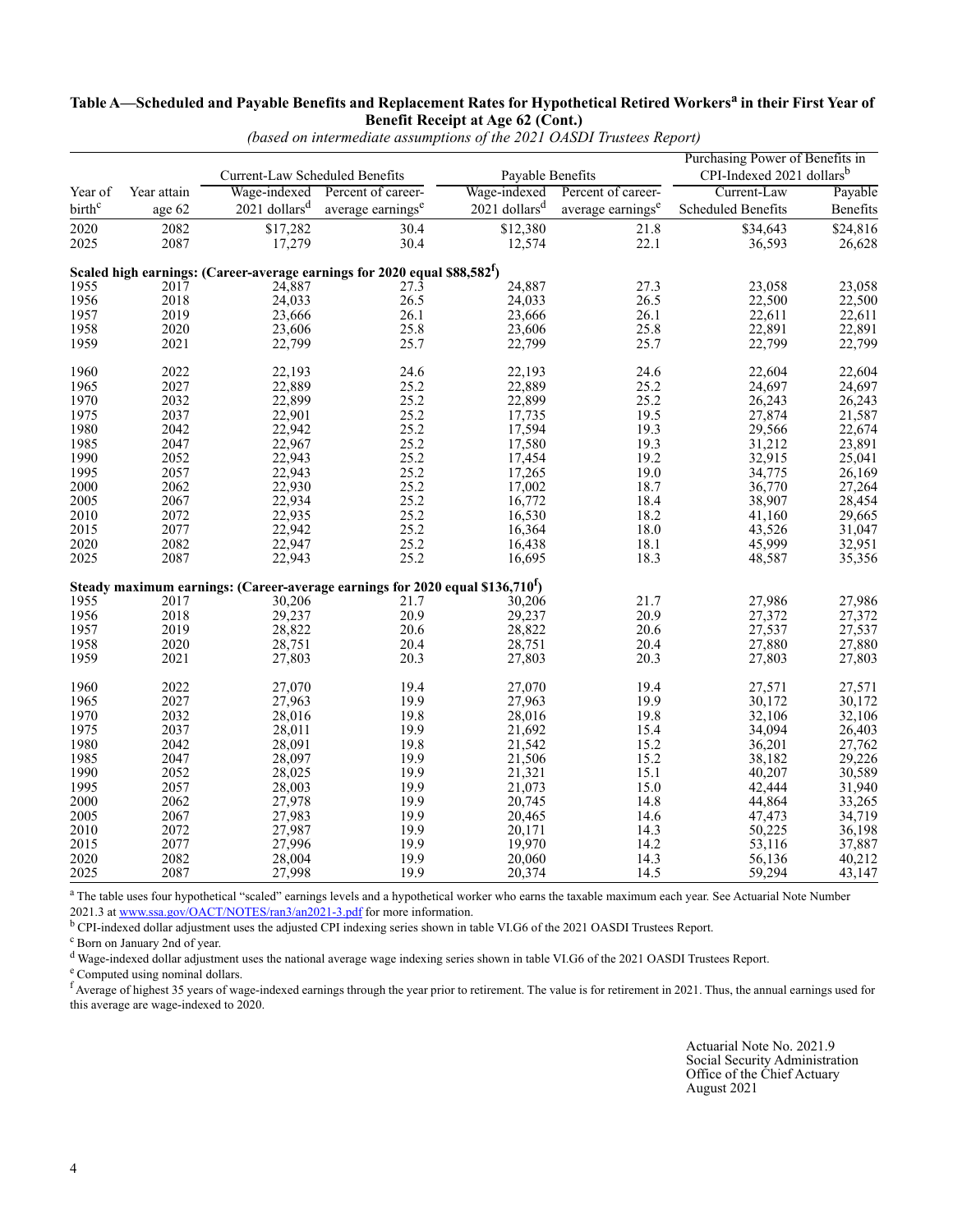#### **Table B—Scheduled and Payable Benefits and Replacement Rates for Hypothetical Retired Workers<sup>a</sup> in their First Year of Benefit Receipt at Age 65**

|                    |                   | Current-Law Scheduled Benefits | Payable Benefits                                                                          |                |                    | Purchasing Power of Benefits in<br>CPI-Indexed 2021 dollarsb                 |                  |
|--------------------|-------------------|--------------------------------|-------------------------------------------------------------------------------------------|----------------|--------------------|------------------------------------------------------------------------------|------------------|
| Year of            | Year attain       | Wage-indexed                   | Percent of career-                                                                        | Wage-indexed   | Percent of career- | Current-Law                                                                  | Payable          |
| birth <sup>c</sup> | age 65            | $2021$ dollars <sup>d</sup>    | average earnings <sup>e</sup>                                                             |                |                    | $2021$ dollars <sup>d</sup> average earnings <sup>e</sup> Scheduled Benefits | Benefits         |
|                    |                   |                                |                                                                                           |                |                    |                                                                              |                  |
|                    |                   |                                | Scaled very low earnings: (Career-average earnings for 2020 equal \$13,894 <sup>f</sup> ) |                |                    |                                                                              |                  |
| 1955               | $202\overline{0}$ | \$10,469                       | 72.8                                                                                      | \$10,469       | 72.8               | \$10,152                                                                     | \$10,152         |
| 1956               | 2021              | 9,794                          | 70.5                                                                                      | 9,794          | 70.5               | 9,794                                                                        | 9,794            |
| 1957               | 2022              | 9,627                          | 68.0                                                                                      | 9,627          | 68.0               | 9,805                                                                        | 9,805            |
| 1958               | 2023              | 9,587                          | 67.3                                                                                      | 9,587          | 67.3               | 9,884                                                                        | 9,884            |
| 1959               | 2024              | 9,599                          | 67.2                                                                                      | 9,599          | 67.2               | 9,990                                                                        | 9,990            |
| 1960               | 2025              | 9.346                          | 65.6                                                                                      | 9,346          | 65.6               | 9,842                                                                        | 9,842            |
| 1965               | 2030              | 9,603                          | 67.4                                                                                      | 9,603          | 67.4               | 10,743                                                                       | 10,743           |
| 1970               | 2035              | 9,605                          | 67.4                                                                                      | 7,491          | 52.6               | 11,414                                                                       | 8,902            |
| 1975               | 2040              | 9,621                          | 67.5                                                                                      | 7,403          | 51.9               | 12,130                                                                       | 9,334            |
| 1980               | 2045              | 9,666                          | 67.7                                                                                      | 7,410          | 51.9               | 12,863                                                                       | 9,860            |
| 1985               | 2050              | 9,673                          | 67.8                                                                                      | 7,380          | 51.7               | 13,576                                                                       | 10,357           |
| 1990               | 2055              | 9,657                          | 67.7                                                                                      | 7,304          | 51.2               | 14,318                                                                       | 10,830           |
| 1995               | 2060              | 9,651                          | 67.7                                                                                      | 7,198          | 50.5               | 15,130                                                                       | 11,284           |
| 2000               | 2065              | 9,646                          | 67.7                                                                                      | 7,094          | 49.8               | 16,000                                                                       | 11,767           |
| 2005               | 2070              | 9,648                          | 67.7                                                                                      | 6,994          | 49.1               | 16,931                                                                       | 12,273           |
| 2010               | 2075              | 9,651                          | 67.7                                                                                      | 6,903          | 48.4               | 17,907                                                                       |                  |
|                    |                   |                                |                                                                                           |                |                    |                                                                              | 12,809           |
| 2015               | 2080              | 9,657                          | 67.7                                                                                      | 6,895          | 48.3               | 18,937                                                                       | 13,521           |
| 2020<br>2025       | 2085<br>2090      | 9,662<br>9,657                 | 67.7<br>67.7                                                                              | 6,981<br>7,104 | 48.9<br>49.8       | 20,014<br>21,142                                                             | 14,459<br>15,551 |
|                    |                   |                                |                                                                                           |                |                    |                                                                              |                  |
|                    |                   |                                | Scaled low earnings: (Career-average earnings for 2020 equal \$25,010 <sup>f</sup> )      |                |                    |                                                                              |                  |
| 1955               | 2020              | 13,699                         | 52.9                                                                                      | 13,699         | 52.9               | 13,284                                                                       | 13,284           |
| 1956               | 2021              | 12,825                         | 51.3                                                                                      | 12,825         | 51.3               | 12,825                                                                       | 12,825           |
| 1957               | 2022              | 12,601                         | 49.4                                                                                      | 12,601         | 49.4               | 12,834                                                                       | 12,834           |
| 1958               | 2023              | 12,547                         | 48.9                                                                                      | 12,547         | 48.9               | 12,935                                                                       | 12,935           |
| 1959               | 2024              | 12,579                         | 48.9                                                                                      | 12,579         | 48.9               | 13,091                                                                       | 13,091           |
| 1960               | 2025              | 12,235                         | 47.7                                                                                      | 12,235         | 47.7               | 12,883                                                                       | 12,883           |
| 1965               | 2030              | 12,572                         | 49.0                                                                                      | 12,572         | 49.0               | 14,065                                                                       | 14,065           |
| 1970               | 2035              | 12,574                         | 49.0                                                                                      | 9,807          | 38.2               | 14,942                                                                       | 11,654           |
| 1975               | 2040              | 12,593                         | 49.1                                                                                      | 9,690          | 37.8               | 15,876                                                                       | 12,216           |
| 1980               | 2045              | 12,652                         | 49.3                                                                                      | 9,699          | 37.8               | 16,837                                                                       | 12,907           |
| 1985               | 2050              | 12,662                         | 49.3                                                                                      | 9,660          | 37.6               | 17,771                                                                       | 13,557           |
| 1990               | 2055              | 12,645                         | 49.3                                                                                      | 9,564          | 37.3               | 18,747                                                                       | 14,180           |
| 1995               | 2060              | 12,635                         | 49.2                                                                                      | 9,423          | 36.7               | 19,807                                                                       | 14,772           |
| 2000               | 2065              | 12,625                         | 49.2                                                                                      | 9,285          | 36.2               | 20,943                                                                       | 15,402           |
| 2005               | 2070              | 12,628                         | 49.2                                                                                      | 9,153          | 35.7               | 22,159                                                                       | 16,062           |
| 2010               | 2075              | 12,632                         | 49.2                                                                                      | 9,036          | 35.2               | 23,440                                                                       | 16,767           |
| 2015               | 2080              | 12,641                         | 49.2                                                                                      | 9,025          | 35.1               | 24,789                                                                       | 17,699           |
| 2020               | 2085              | 12,647                         | 49.3                                                                                      | 9,137          | 35.6               | 26,197                                                                       | 18,926           |
| 2025               | 2090              | 12,641                         | 49.2                                                                                      | 9,298          | 36.2               | 27,673                                                                       | 20,355           |
|                    |                   |                                |                                                                                           |                |                    |                                                                              |                  |
|                    |                   |                                | Scaled medium earnings: (Career-average earnings for 2020 equal \$55,578 <sup>f</sup> )   |                |                    |                                                                              |                  |
| 1955               | 2020              | 22,597                         | 39.3                                                                                      | 22,597         | 39.3               | 21,913                                                                       | 21,913           |
| 1956               | 2021              | 21,162                         | 38.1                                                                                      | 21,162         | 38.1               | 21,162                                                                       | 21,162           |
| 1957               | 2022              | 20,787                         | 36.7                                                                                      | 20,787         | 36.7               | 21,172                                                                       | 21,172           |
| 1958               | 2023              | 20,700                         | 36.3                                                                                      | 20,700         | 36.3               | 21,341                                                                       | 21,341           |
| 1959               | 2024              | 20,747                         | 36.3                                                                                      | 20,747         | 36.3               | 21,591                                                                       | 21,591           |
| 1960               | 2025              | 20,199                         | 35.4                                                                                      | 20,199         | 35.4               | 21,270                                                                       | 21,270           |
| 1965               | 2030              | 20,732                         | 36.4                                                                                      | 20,732         | 36.4               | 23,195                                                                       | 23,195           |
| 1970               | 2035              | 20,740                         | 36.4                                                                                      | 16,177         | 28.4               | 24,647                                                                       | 19,224           |
| 1975               | 2040              | 20,768                         | 36.4                                                                                      | 15,981         | 28.0               | 26,182                                                                       | 20,147           |
| 1980               | 2045              | 20,865                         | 36.6                                                                                      | 15,995         | 28.1               | 27,767                                                                       | 21,286           |
| 1985               | 2050              | 20,884                         | 36.6                                                                                      | 15,932         | 27.9               | 29,310                                                                       | 22,360           |
|                    | 2055              | 20,850                         |                                                                                           |                | 27.6               |                                                                              |                  |
| 1990               |                   |                                | 36.5                                                                                      | 15,770         |                    | 30,912                                                                       | 23,381           |
| 1995               | 2060              | 20,832                         | 36.5                                                                                      | 15,537         | 27.2               | 32,658                                                                       | 24,356           |
| 2000               | 2065              | 20,818                         | 36.5                                                                                      | 15,310         | 26.8               | 34,533                                                                       | 25,396           |
| 2005               | 2070              | 20,825                         | 36.5                                                                                      | 15,095         | 26.5               | 36,543                                                                       | 26,489           |
| 2010               | 2075              | 20,833                         | 36.5                                                                                      | 14,902         | 26.1               | 38,657                                                                       | 27,651           |

*(based on intermediate assumptions of the 2021 OASDI Trustees Report)*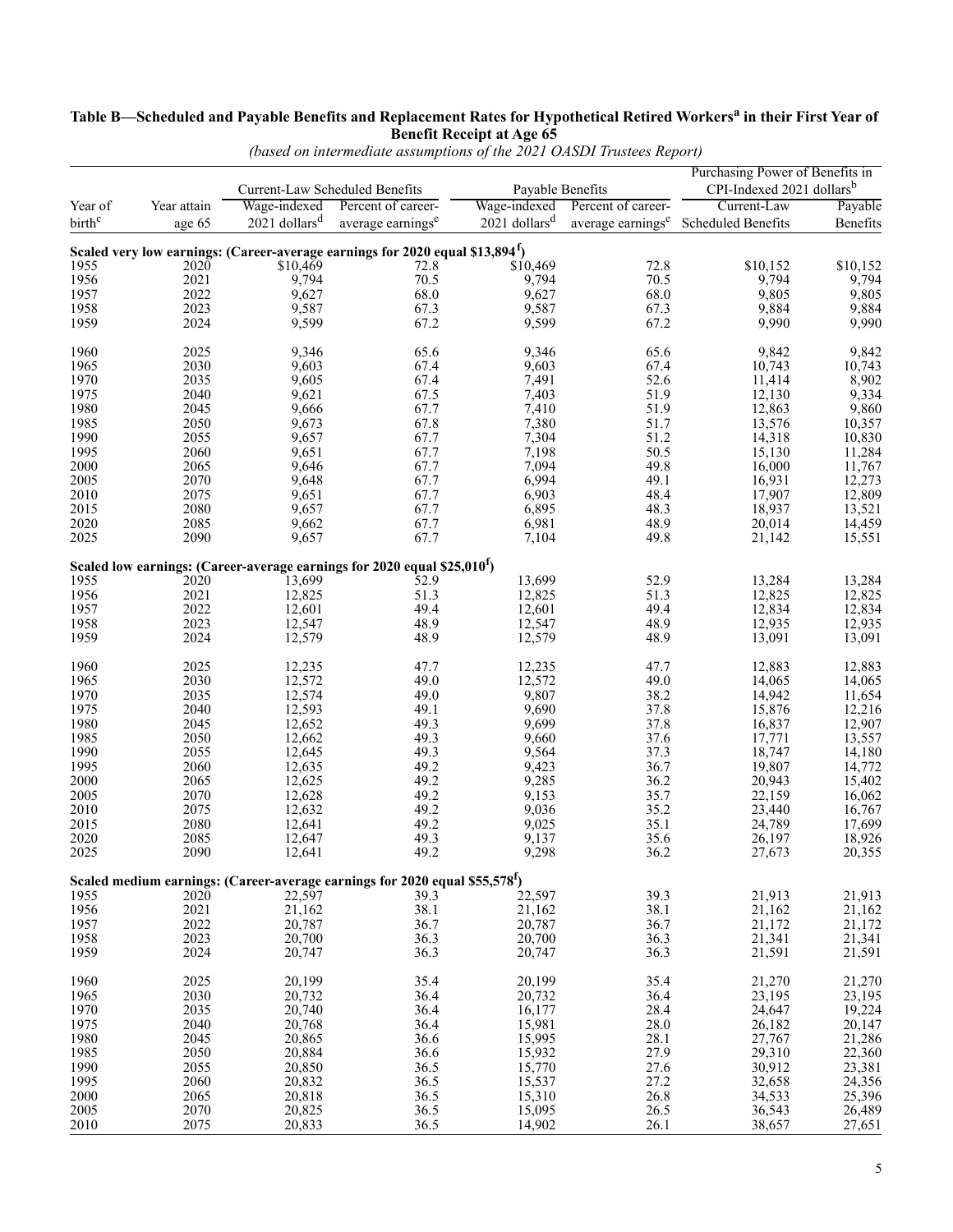#### **Table B—Scheduled and Payable Benefits and Replacement Rates for Hypothetical Retired Workers<sup>a</sup> in their First Year of Benefit Receipt at Age 65 (Cont.)**

|                    |             | Current-Law Scheduled Benefits |                                                                                           | Payable Benefits            |                    | Purchasing Power of Benefits in<br>CPI-Indexed 2021 dollars <sup>b</sup> |                  |
|--------------------|-------------|--------------------------------|-------------------------------------------------------------------------------------------|-----------------------------|--------------------|--------------------------------------------------------------------------|------------------|
| Year of            | Year attain | Wage-indexed                   | Percent of career-                                                                        | Wage-indexed                | Percent of career- | Current-Law                                                              | Payable          |
| birth <sup>c</sup> | age 65      | $2021$ dollars <sup>d</sup>    | average earnings <sup>e</sup>                                                             | $2021$ dollars <sup>d</sup> |                    | average earnings <sup>e</sup> Scheduled Benefits                         | Benefits         |
| 2015               | 2080        | \$20,845                       | 36.5                                                                                      | \$14,883                    | 26.1               | \$40,878                                                                 | \$29,187         |
| 2020               | 2085        | 20,855                         | 36.6                                                                                      | 15,067                      | 26.4               | 43,199                                                                   | 31,209           |
| 2025               | 2090        | 20,844                         | 36.5                                                                                      | 15,332                      | 26.8               | 45,632                                                                   | 33,565           |
|                    |             |                                | Scaled high earnings: (Career-average earnings for 2020 equal \$88,924 <sup>f</sup> )     |                             |                    |                                                                          |                  |
| 1955               | 2020        | 29,926                         | 32.5                                                                                      | 29,926                      | 32.5               | 29,020                                                                   | 29,020           |
| 1956               | 2021        | 28,009                         | 31.5                                                                                      | 28,009                      | 31.5               | 28,009                                                                   | 28,009           |
| 1957               | 2022        | 27,519                         | 30.4                                                                                      | 27,519                      | 30.4               | 28,029                                                                   | 28,029           |
| 1958               | 2023        | 27,396                         | $30.0\,$                                                                                  | 27,396                      | 30.0               | 28,244                                                                   | 28,244           |
| 1959               | 2024        | 27,450                         | 30.0                                                                                      | 27,450                      | 30.0               | 28,568                                                                   | 28,568           |
| 1960               | 2025        | 26,712                         | 29.3                                                                                      | 26,712                      | 29.3               | 28,128                                                                   | 28,128           |
| 1965               | 2030        | 27,444                         | 30.1                                                                                      | 27,444                      | 30.1               | 30,704                                                                   | 30,704           |
| 1970               | 2035        | 27,455                         | 30.1                                                                                      | 21,414                      | 23.5               | 32,627                                                                   | 25,448           |
| 1975               | 2040        | 27,489                         | 30.1                                                                                      | 21,153                      | 23.2               | 34,657                                                                   | 26,668           |
| 1980               | 2045        | 27,621                         | 30.2                                                                                      | 21,174                      | 23.2               | 36,757                                                                   | 28,177           |
| 1985               | 2050        | 27,646                         | 30.3                                                                                      | 21,090                      | 23.1               | 38,800                                                                   | 29,600           |
| 1990               | 2055        | 27,599                         |                                                                                           | 20,875                      | 22.8               |                                                                          |                  |
|                    |             |                                | 30.2                                                                                      |                             |                    | 40,920                                                                   | 30,951           |
| 1995               | 2060        | 27,576                         | 30.2                                                                                      | 20,566                      | 22.5               | 43,230                                                                   | 32,241           |
| 2000               | 2065        | 27,559                         | 30.2                                                                                      | 20,267                      | 22.2               | 45,714                                                                   | 33,619           |
| 2005               | 2070        | 27,564                         | $30.2$<br>$30.2$                                                                          | 19,980                      | 21.9               | 48,370                                                                   | 35,062<br>36,601 |
| 2010               | 2075        | 27,576                         |                                                                                           | 19,725                      | 21.6               | 51,169                                                                   |                  |
| 2015               | 2080        | 27,591                         | $30.2\,$                                                                                  | 19,700                      | 21.6               | 54,106                                                                   | 38,632           |
| 2020               | 2085        | 27,606                         | 30.2                                                                                      | 19,944                      | 21.8               | 57,183                                                                   | 41,312           |
| 2025               | 2090        | 27,591                         | 30.2                                                                                      | 20,295                      | 22.2               | 60,402                                                                   | 44,429           |
|                    |             |                                | Steady maximum earnings: (Career-average earnings for 2020 equal \$136,710 <sup>f</sup> ) |                             |                    |                                                                          |                  |
| 1955               | 2020        | 36,475                         | 25.8                                                                                      | 36,475                      | 25.8               | 35,371                                                                   | 35,371           |
| 1956               | 2021        | 34,180                         | 25.0                                                                                      | 34,180                      | 25.0               | 34,180                                                                   | 34,180           |
| 1957               | 2022        | 33,595                         | 24.1                                                                                      | 33,595                      | 24.1               | 34,218                                                                   | 34,218           |
| 1958               | 2023        | 33,446                         | 23.8                                                                                      | 33,446                      | 23.8               | 34,482                                                                   | 34,482           |
| 1959               | 2024        | 33,530                         | 23.8                                                                                      | 33,530                      | 23.8               | 34,895                                                                   | 34,895           |
| 1960               | 2025        | 32,652                         | 23.2                                                                                      | 32,652                      | 23.2               | 34,384                                                                   | 34,384           |
| 1965               | 2030        | 33,599                         | 23.8                                                                                      | 33,599                      | 23.8               | 37,590                                                                   | 37,590           |
| 1970               | 2035        | 33,641                         | 23.8                                                                                      | 26,239                      | 18.6               | 39,978                                                                   |                  |
| 1975               | 2040        | 33,665                         | 23.8                                                                                      | 25,905                      | 18.3               | 42,442                                                                   | 31,181<br>32,659 |
| 1980               | 2045        | 33,854                         | 23.9                                                                                      | 25,952                      | 18.3               | 45,052                                                                   | 34,536           |
| 1985               | 2050        | 33,848                         | 23.9                                                                                      | 25,822                      | 18.2               | 47,504                                                                   | 36,240           |
| 1990               | 2055        | 33,744                         | 23.9                                                                                      | 25,523                      | 18.1               | 50,030                                                                   | 37,841           |
| 1995               | 2060        | 33,686                         | 24.0                                                                                      | 25,123                      | 17.9               | 52,809                                                                   |                  |
|                    | 2065        |                                | 23.9                                                                                      |                             |                    |                                                                          | 39,385           |
| 2000               |             | 33,650                         |                                                                                           | 24,747                      | 17.6               | 55,819                                                                   | 41,050           |
| 2005               | 2070        | 33,658                         | 23.9                                                                                      | 24,398                      | 17.3               | 59,064                                                                   | 42,813           |
| 2010               | 2075        | 33,676                         | 24.0                                                                                      | 24,088                      | 17.2               | 62,488                                                                   | 44,698<br>47,182 |
| 2015               | 2080        | 33,697                         | 24.0                                                                                      | 24,060                      | 17.1               | 66,082                                                                   |                  |
| 2020               | 2085        | 33,716                         | 24.0                                                                                      | 24,358                      | 17.3               | 69,838                                                                   | 50,455           |
| 2025               | 2090        | 33,695                         | 24.0                                                                                      | 24,785                      | 17.7               | 73,766                                                                   | 54,260           |

*(based on intermediate assumptions of the 2021 OASDI Trustees Report)*

<sup>a</sup> The table uses four hypothetical "scaled" earnings levels and a hypothetical worker who earns the taxable maximum each year. See Actuarial Note Number 2021.3 at www.ssa.gov/OACT/NOTES/ran3/an2021-3.pdf for more information.

b CPI-indexed dollar adjustment uses the adjusted CPI indexing series shown in table VI.G6 of the 2021 OASDI Trustees Report.

c Born on January 2nd of year.

d Wage-indexed dollar adjustment uses the national average wage indexing series shown in table VI.G6 of the 2021 OASDI Trustees Report.

e Computed using nominal dollars.

 $f$  Average of highest 35 years of wage-indexed earnings through the year prior to retirement. The value is for retirement in 2021. Thus, the annual earnings used for this average are wage-indexed to 2020.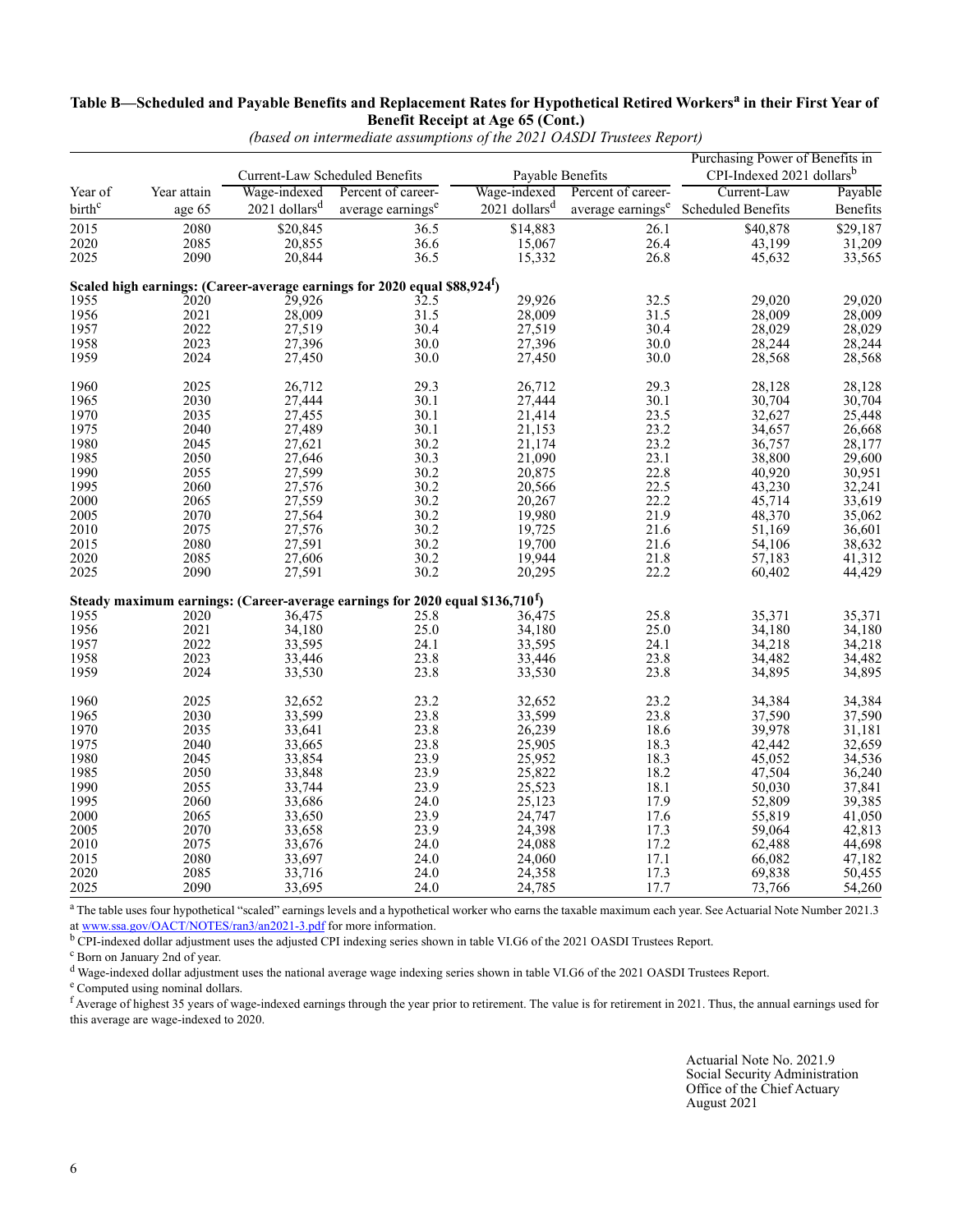#### **Table C—Scheduled and Payable Benefits and Replacement Rates for Hypothetical Retired Workersa in their First Year of Benefit Receipt at Normal Retirement Age (NRA)**

|                    |                     |                          |          | Current-Law Scheduled Benefits                                                               |          | Payable Benefits                | Purchasing Power of Benefits in<br>CPI-Indexed 2021 dollars <sup>b</sup>                  |                              |
|--------------------|---------------------|--------------------------|----------|----------------------------------------------------------------------------------------------|----------|---------------------------------|-------------------------------------------------------------------------------------------|------------------------------|
| birth <sup>c</sup> | Year of Year attain | Age at<br>NRA retirement |          | Wage-indexed Percent of career-<br>$2021$ dollars <sup>d</sup> average earnings <sup>e</sup> |          | Wage-indexed Percent of career- | Current-Law<br>2021 dollars <sup>d</sup> average earnings <sup>e</sup> Scheduled Benefits | Payable<br>Benefits          |
|                    |                     |                          |          | Scaled very low earnings: (Career-average earnings for 2020 equal \$13,894 <sup>f</sup> )    |          |                                 |                                                                                           |                              |
| 1955               | 2021                | 66:2                     | \$10,896 | 77.6                                                                                         | \$10,896 | 77.6                            | \$10,896                                                                                  | \$10,896                     |
| 1956               | 2022                | 66:4                     | 10,714   | 74.6                                                                                         | 10,714   | 74.6                            | 10,912                                                                                    | 10,912                       |
| 1957               | 2023                | 66:6                     | 10,706   | 73.8                                                                                         | 10,706   | 73.8                            | 11,037                                                                                    | 11,037                       |
| 1958               | 2024                | 66:8                     | 10,860   | 74.4                                                                                         | 10,860   | 74.4                            | 11,302                                                                                    | 11,302                       |
| 1959               | 2025                | 66:10                    | 11,038   | 75.2                                                                                         | 11,038   | 75.2                            | 11,623                                                                                    | 11,623                       |
| 1960               | 2027                | 67:0                     | 10,527   | 73.9                                                                                         | 10,527   | 73.9                            | 11,358                                                                                    | 11,358                       |
| 1965               | 2032                | 67:0                     | 10,823   | 76.0                                                                                         | 10,823   | 76.0                            | 12,403                                                                                    | 12,403                       |
| 1970               | 2037                | 67:0                     | 10,828   | 76.0                                                                                         | 8,386    | 58.9                            | 13,180                                                                                    | 10,207                       |
| 1975               | 2042                | 67:0                     | 10,864   | 76.2                                                                                         | 8,332    | 58.4                            | 14,001                                                                                    | 10,737                       |
| 1980               | 2047                | 67:0                     | 10,927   | 76.6                                                                                         | 8,364    | 58.6                            | 14,850                                                                                    | 11,367                       |
| 1985               | 2052                | 67:0                     | 10,925   | 76.6                                                                                         | 8,311    | 58.3                            | 15,674                                                                                    | $\frac{11,925}{12,437}$      |
| 1990               | 2057                | 67:0                     | 10,904   | 76.5                                                                                         | 8,206    | 57.6                            | 16,527                                                                                    |                              |
| 1995               | 2062                | 67:0                     | 10,892   | 76.4                                                                                         | 8,076    | 56.6                            | 17,467                                                                                    | 12,951                       |
| 2000               | 2067                | 67:0                     | 10,887   | 76.4                                                                                         | 7,962    | 55.9                            | 18,470                                                                                    |                              |
| 2005               | 2072                | 67:0                     | 10,888   | 76.4                                                                                         | 7,847    | 55.1                            | 19,540                                                                                    | $13,508$<br>14,083<br>14,745 |
| 2010               | 2077                | 67:0                     | 10,896   | 76.4                                                                                         | 7,772    | 54.5                            | 20,672                                                                                    |                              |
| 2015               | 2082                | 67:0                     | 10,904   | 76.5                                                                                         | 7,811    | 54.8                            | 21,858                                                                                    | 15,658                       |
| 2020               | 2087                | 67:0                     | 10,909   | 76.5                                                                                         | 7,938    | 55.7                            | 23,103                                                                                    | 16,812                       |
| 2025               | 2092                | 67:0                     | 10,903   | 76.5                                                                                         | 8,056    | 56.5                            | 24,404                                                                                    | 18,032                       |
|                    |                     |                          |          | Scaled low earnings: (Career-average earnings for 2020 equal \$25,010 <sup>f</sup> )         |          |                                 |                                                                                           |                              |
| 1955               | 2021                | 66:2                     | 14,259   | 56.4                                                                                         | 14,259   | 56.4                            | 14,259                                                                                    | 14,259                       |
| 1956               | 2022                | 66:4                     | 14,033   | 54.3                                                                                         | 14,033   | 54.3                            | 14,293                                                                                    | 14,293                       |
| 1957               | 2023                | 66:6                     | 14,015   | 53.7                                                                                         | 14,015   | 53.7                            | 14,449                                                                                    | 14,449                       |
| 1958               | 2024                | 66:8                     | 14,221   | 54.1                                                                                         | 14,221   | 54.1                            | 14,800                                                                                    | 14,800                       |
| 1959               | 2025                | 66:10                    | 14,452   | 54.7                                                                                         | 14,452   | 54.7                            | 15,218                                                                                    | 15,218                       |
| 1960               | 2027                | 67:0                     | 13,802   | 53.8                                                                                         | 13,802   | 53.8                            | 14,893                                                                                    | 14,893                       |
| 1965               | 2032                | 67:0                     | 14,170   | 55.3                                                                                         | 14,170   | 55.3                            | 16,238                                                                                    | 16,238                       |
| 1970               | 2037                | 67:0                     | 14,174   | 55.3                                                                                         | 10,977   | 42.8                            | 17,253                                                                                    | 13,361                       |
| 1975               | 2042                | 67:0                     | 14,221   | 55.4                                                                                         | 10,906   | 42.5                            | 18,327                                                                                    | 14,055                       |
| 1980               | 2047                | 67:0                     | 14,304   | 55.7                                                                                         | 10,949   | 42.6                            | 19,438                                                                                    | 14,879                       |
| 1985               | 2052                | 67:0                     | 14,300   | 55.7                                                                                         | 10,879   | 42.4                            | 20,516                                                                                    | 15,608                       |
| 1990               | 2057                | 67:0                     | 14,278   | 55.6                                                                                         | 10,745   | 41.8                            | 21,642                                                                                    | 16,286                       |
| 1995               | 2062                | 67:0                     | 14,258   | 55.6                                                                                         | 10,572   | 41.2                            | 22,864                                                                                    | 16,953                       |
| 2000               | 2067                | 67:0                     | 14,251   | 55.5                                                                                         | 10,422   | 40.6                            | 24,177                                                                                    | 17,682                       |
| 2005               | 2072                | 67:0                     | 14,256   | 55.5                                                                                         | 10,275   | 40.0                            | 25,584                                                                                    | 18,439                       |
| 2010               | 2077                | 67:0                     | 14,264   | 55.6                                                                                         | 10,175   | 39.7                            | 27,063                                                                                    | 19,304                       |
| 2015               | 2082                | 67:0                     | 14,275   | 55.6                                                                                         | 10,226   | 39.8                            | 28,616                                                                                    | 20,499                       |
| 2020               | 2087                | 67:0                     | 14,281   | 55.6                                                                                         | 10,392   | 40.5                            | 30,244                                                                                    | 22,008                       |
| 2025               | 2092                | 67:0                     | 14,272   | 55.6                                                                                         | 10,545   | 41.1                            | 31,945                                                                                    | 23,604                       |
|                    |                     |                          |          | Scaled medium earnings: (Career-average earnings for 2020 equal \$55,578 <sup>f</sup> )      |          |                                 |                                                                                           |                              |
| 1955               | 2021                | 66:2                     | 23,508   | 41.9                                                                                         | 23,508   | 41.9                            | 23,508                                                                                    | 23,508                       |
| 1956               | 2022                | 66:4                     | 23,150   | 40.3                                                                                         | 23,150   | 40.3                            | 23,579                                                                                    | 23,579                       |
| 1957               | 2023                | 66:6                     | 23,125   | 39.9                                                                                         | 23,125   | 39.9                            | 23,841                                                                                    | 23,841                       |
| 1958               | 2024                | 66:8                     | 23,467   | 40.2                                                                                         | 23,467   | 40.2                            | 24,423                                                                                    | 24,423                       |
| 1959               | 2025                | 66:10                    | 23,855   | 40.6                                                                                         | 23,855   | 40.6                            | 25,119                                                                                    | 25,119                       |
| 1960               | 2027                | 67:0                     | 22,783   | 40.0                                                                                         | 22,783   | 40.0                            | 24,583                                                                                    | 24,583                       |
| 1965               | 2032                | 67:0                     | 23,376   | 41.0                                                                                         | 23,376   | 41.0                            | 26,789                                                                                    | 26,789                       |
| 1970               | 2037                | 67:0                     | 23,387   | 41.0                                                                                         | 18,112   | 31.8                            | 28,467                                                                                    | 22,046                       |
| 1975               | 2042                | 67:0                     | 23,458   | 41.1                                                                                         | 17,990   | 31.5                            | 30,231                                                                                    | 23,184                       |
| 1980               | 2047                | 67:0                     | 23,593   | 41.3                                                                                         | 18,059   | 31.6                            | 32,062                                                                                    | 24,542                       |
| 1985               | 2052                | 67:0                     | 23,586   | 41.3                                                                                         | 17,944   | 31.4                            | 33,838                                                                                    | 25,743                       |
| 1990               | 2057                | 67:0                     | 23,551   | 41.3                                                                                         | 17,723   | 31.1                            | 35,696                                                                                    | 26,862                       |
| 1995               | 2062                | 67:0                     | 23,517   | 41.2                                                                                         | 17,437   | 30.5                            | 37,712                                                                                    | 27,962                       |
| 2000               | 2067                | 67:0                     | 23,505   | 41.2                                                                                         | 17,190   | 30.1                            | 39,876                                                                                    | 29,163                       |
| 2005               | 2072                | 67:0                     | 23,511   | 41.2                                                                                         | 16,945   | 29.7                            | 42,194                                                                                    | 30,410                       |
| 2010               | 2077                | 67:0                     | 23,526   | 41.2                                                                                         | 16,781   | 29.4                            | 44,635                                                                                    | 31,838                       |

*(based on intermediate assumptions of the 2021 OASDI Trustees Report)*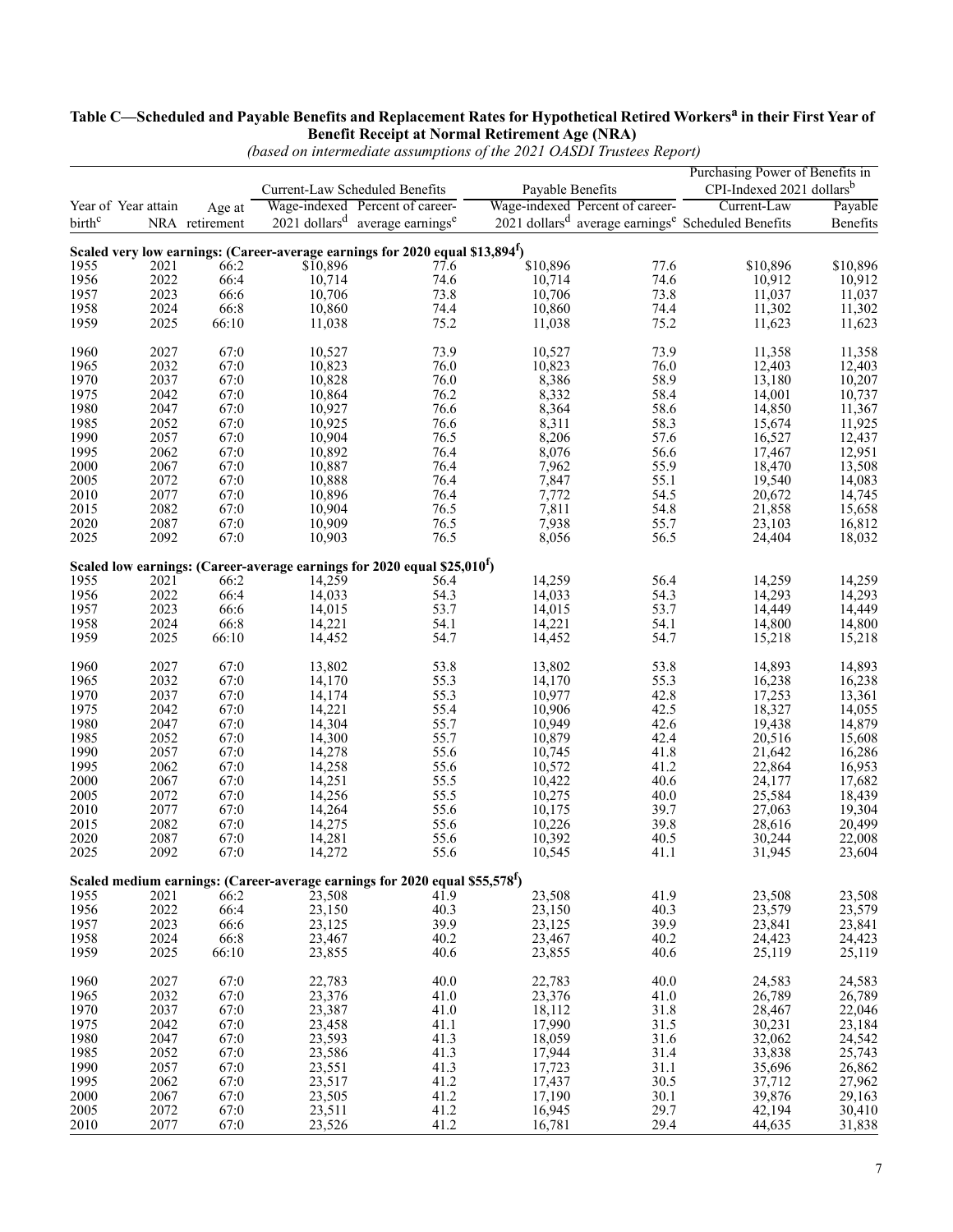#### **Table C—Scheduled and Payable Benefits and Replacement Rates for Hypothetical Retired Workersa in their First Year of Benefit Receipt at Normal Retirement Age (NRA) (Cont.)**

|                    |                     |                                             |          |                                                                                           |                  |                                 | Purchasing Power of Benefits in                                            |                  |
|--------------------|---------------------|---------------------------------------------|----------|-------------------------------------------------------------------------------------------|------------------|---------------------------------|----------------------------------------------------------------------------|------------------|
|                    |                     |                                             |          | Current-Law Scheduled Benefits                                                            | Payable Benefits |                                 | CPI-Indexed 2021 dollars <sup>b</sup>                                      |                  |
|                    | Year of Year attain | Age at                                      |          | Wage-indexed Percent of career-                                                           |                  | Wage-indexed Percent of career- | Current-Law                                                                | Payable          |
| birth <sup>c</sup> |                     | NRA retirement                              |          | $2021$ dollars <sup>d</sup> average earnings <sup>e</sup>                                 |                  |                                 | 2021 dollars <sup>d</sup> average earnings <sup>e</sup> Scheduled Benefits | Benefits         |
| 2015               | 2082                | 67:0                                        | \$23,545 | 41.3                                                                                      | \$16,866         | 29.6                            | \$47,197                                                                   | \$33,809         |
| 2020               | 2087                | 67:0                                        | 23,553   | 41.3                                                                                      | 17,139           | 30.1                            | 49,879                                                                     | 36,296           |
| 2025               | 2092                | 67:0                                        | 23,538   | 41.3                                                                                      | 17,392           | 30.5                            | 52,688                                                                     | 38,931           |
|                    |                     |                                             |          | Scaled high earnings: (Career-average earnings for 2020 equal \$88,924 <sup>f</sup> )     |                  |                                 |                                                                            |                  |
| 1955               | 2021                | 66:2                                        | 31,140   | 34.7                                                                                      | 31,140           | 34.7                            | 31,140                                                                     | 31,140           |
| 1956               | 2022                | 66:4                                        | 30,636   | 33.3                                                                                      | 30,636           | 33.3                            | 31,204                                                                     | 31,204           |
| 1957               | 2023                | 66:6                                        | 30,593   | 33.0                                                                                      | 30,593           | 33.0                            | 31,540                                                                     | 31,540           |
| 1958               | 2024                | 66:8                                        | 31,046   | 33.2                                                                                      | 31,046           | 33.2                            | 32,310                                                                     | 32,310           |
| 1959               | 2025                | 66:10                                       | 31,550   | 33.6                                                                                      | 31,550           | 33.6                            | 33,223                                                                     | 33,223           |
| 1960               | 2027                | 67:0                                        | 30.109   | 33.0                                                                                      | 30,109           | 33.0                            | 32,488                                                                     | 32,488           |
| 1965               | 2032                | 67:0                                        | 30,934   | 33.9                                                                                      | 30,934           | 33.9                            | 35,450                                                                     | 35,450           |
| 1970               | 2037                | $\begin{array}{c} 67.0 \\ 67.0 \end{array}$ | 30,944   | 33.9                                                                                      | 23,964           | 26.3                            | 37,664                                                                     | 29,168           |
| 1975               | 2042                |                                             | 31,039   | 34.0                                                                                      | 23,803           | 26.1                            | 40,001                                                                     | 30,676           |
| 1980               | 2047                | 67:0                                        | 31,220   | 34.2                                                                                      | 23,897           | 26.2                            | 42,427                                                                     | 32,475           |
| 1985               | 2052                | 67:0                                        | 31,216   | 34.2                                                                                      | 23,748           | 26.0                            | 44,784                                                                     | 34,071           |
| 1990               | 2057                | 67:0                                        | 31,165   | 34.1                                                                                      | 23,452           | 25.7                            | 47,236                                                                     | 35,546           |
| 1995               | 2062                | 67:0                                        | 31,120   | 34.1                                                                                      | 23,075           | 25.3                            | 49,903                                                                     | 37,002           |
| 2000               | 2067                | 67:0                                        | 31,104   | 34.1                                                                                      | 22,748           | 24.9                            | 52,768                                                                     | 38,592           |
| 2005               | 2072                |                                             | 31,113   | 34.1                                                                                      | 22,424           | 24.6                            | 55,836                                                                     | 40,242           |
| 2010               | 2077                | $\begin{array}{c} 67.0 \\ 67.0 \end{array}$ | 31,132   | 34.1                                                                                      | 22,206           | 24.3                            | 59,065                                                                     | 42,131           |
| 2015               | 2082                | 67:0                                        | 31,157   | 34.1                                                                                      | 22,318           | 24.4                            |                                                                            | 44,739           |
| 2020               | 2087                |                                             | 31,167   | 34.1                                                                                      | 22,680           | 24.8                            | 62,455<br>66,005                                                           |                  |
| 2025               | 2092                | 67:0<br>67:0                                | 31,148   | 34.1                                                                                      | 23,015           | 25.2                            | 69,721                                                                     | 48,030<br>51,517 |
|                    |                     |                                             |          |                                                                                           |                  |                                 |                                                                            |                  |
|                    |                     |                                             |          | Steady maximum earnings: (Career-average earnings for 2020 equal \$136,710 <sup>f</sup> ) |                  |                                 |                                                                            |                  |
| 1955               | 2021                | 66:2                                        | 38,067   | 27.6                                                                                      | 38,067           | 27.6                            | 38,067                                                                     | 38,067           |
| 1956               | 2022                | 66:4                                        | 37,487   | 26.5                                                                                      | 37,487           | 26.5                            | 38,182                                                                     | 38,182           |
| 1957               | 2023                | 66:6                                        | 37,439   | 26.2                                                                                      | 37,439           | 26.2                            | 38,598                                                                     | 38,598           |
| 1958               | 2024                | 66:8                                        | 38,008   | 26.4                                                                                      | 38,008           | 26.4                            | 39,555                                                                     | 39,555           |
| 1959               | 2025                | 66:10                                       | 38,657   | 26.7                                                                                      | 38,657           | 26.7                            | 40,707                                                                     | 40,707           |
| 1960               | 2027                | 67:0                                        | 37,078   | 26.3                                                                                      | 37,078           | 26.3                            | 40,007                                                                     | 40,007           |
| 1965               | 2032                | 67:0                                        | 38,104   | 27.0                                                                                      | 38,104           | 27.0                            | 43,668                                                                     | 43,668           |
| 1970               | 2037                | 67:0                                        | 38,150   | 27.0                                                                                      | 29,544           | 20.9                            | 46,435                                                                     | 35,961           |
| 1975               | 2042                | 67:0                                        | 38,252   | 27.0                                                                                      | 29,334           | 20.7                            | 49,296                                                                     | 37,804           |
| 1980               | 2047                | 67:0                                        | 38,485   | 27.2                                                                                      | 29,458           | 20.8                            | 52,299                                                                     | 40,032           |
| 1985               | 2052                | 67:0                                        | 38,440   | 27.2                                                                                      | 29,245           | 20.7                            | 55,149                                                                     | 41,956           |
| 1990               | 2057                | 67:0                                        | 38,319   | 27.2                                                                                      | 28,836           | 20.5                            | 58,080                                                                     | 43,706           |
| 1995               | 2062                | 67:0                                        | 38,235   | 27.2                                                                                      | 28,350           | 20.2                            | 61,312                                                                     | 45,461           |
| 2000               | 2067                | 67:0                                        | 38,201   | 27.2                                                                                      | 27,938           | 19.9                            | 64,808                                                                     | 47,397           |
| 2005               | 2072                | 67:0                                        | 38,211   | 27.2                                                                                      | 27,539           | 19.6                            | 68,574                                                                     | 49,423           |
| 2010               | 2077                | 67:0                                        | 38,239   | 27.2                                                                                      | 27,275           | 19.4                            | 72,548                                                                     | 51,748           |
| 2015               | 2082                | 67:0                                        | 38,270   | 27.2                                                                                      | 27,414           | 19.5                            | 76,715                                                                     | 54,954           |
| 2020               | 2087                | 67:0                                        | 38,285   | 27.2                                                                                      | 27,859           | 19.8                            | 81,078                                                                     | 58,999           |
| 2025               | 2092                | 67:0                                        | 38,259   | 27.2                                                                                      | 28,269           | 20.1                            | 85,638                                                                     | 63,278           |

*(based on intermediate assumptions of the 2021 OASDI Trustees Report)*

<sup>a</sup> The table uses four hypothetical "scaled" earnings levels and a hypothetical worker who earns the taxable maximum each year. See Actuarial Note Number 2021.3 at www.ssa.gov/OACT/NOTES/ran3/an2021-3.pdf for more information.

b CPI-indexed dollar adjustment uses the adjusted CPI indexing series shown in table VI.G6 of the 2021 OASDI Trustees Report.

c Born on January 2nd of year.

d Wage-indexed dollar adjustment uses the national average wage indexing series shown in table VI.G6 of the 2021 OASDI Trustees Report.

e Computed using nominal dollars.

 $f$  Average of highest 35 years of wage-indexed earnings through the year prior to retirement. The value is for retirement in 2021. Thus, the annual earnings used for this average are wage-indexed to 2020.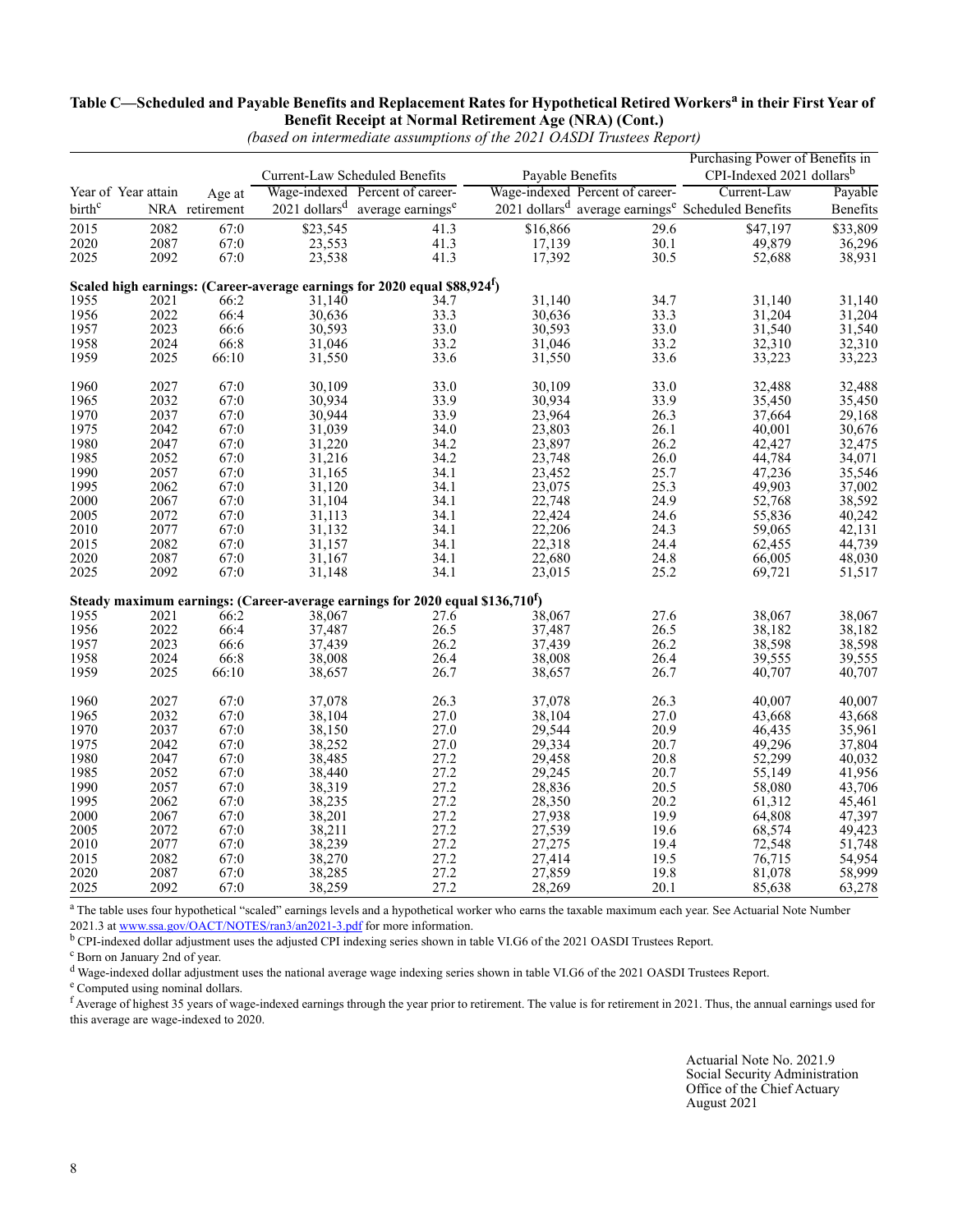|              |                               |                                                      | (based on intermediate assumptions of the 2021 OASDI Trustees Report)                        |                                                      |                                                                                                  |              |                                    |                                                         |
|--------------|-------------------------------|------------------------------------------------------|----------------------------------------------------------------------------------------------|------------------------------------------------------|--------------------------------------------------------------------------------------------------|--------------|------------------------------------|---------------------------------------------------------|
|              |                               | <b>Benefit Amounts for Workers</b><br>Retiring at 62 |                                                                                              | <b>Benefit Amounts for Workers</b><br>Retiring at 65 |                                                                                                  |              | <b>Benefit Amounts for Workers</b> |                                                         |
|              |                               |                                                      |                                                                                              |                                                      |                                                                                                  |              | Retiring at NRA                    | Wage-indexed Percent of career-                         |
| birthb       | Year of Year attain<br>age 65 |                                                      | Wage-indexed Percent of career-<br>$2021$ dollars <sup>c</sup> average earnings <sup>d</sup> |                                                      | Wage-indexed Percent of career-<br>$2021$ dollars <sup>c</sup> average earnings <sup>d</sup> NRA |              |                                    | 2021 dollars <sup>c</sup> average earnings <sup>d</sup> |
|              | Scaled very low earnings:     |                                                      |                                                                                              |                                                      |                                                                                                  |              |                                    |                                                         |
| 1875         | 1940                          | $\rm e$                                              | e                                                                                            | \$5,931                                              | 42.0                                                                                             | 65:0         | \$5,931                            | 42.0                                                    |
| 1880         | 1945                          | $\rm e$                                              | e                                                                                            | 3,623                                                | 25.7                                                                                             | 65:0         | 3,623                              | 25.7                                                    |
| 1885         | 1950                          | e                                                    | e                                                                                            | 5,386                                                | 37.3                                                                                             | 65:0         | 5,386                              | 37.3                                                    |
| 1890         | 1955                          | $\rm e$                                              | e                                                                                            | 10,269                                               | 72.7                                                                                             | 65:0         | 10,269                             | 72.7                                                    |
| 1895         | 1960                          | $\rm e$                                              | e                                                                                            | 10,082                                               | 71.0                                                                                             | 65:0         | 10,082                             | 71.0                                                    |
| 1900         | 1965                          | \$7,666                                              | 54.7                                                                                         | 9,610                                                | 66.3                                                                                             | 65:0         | 9,610                              | 66.3                                                    |
| 1905         | 1970                          | 6,990                                                | 50.1                                                                                         | 10,063                                               | 71.5                                                                                             | 65:0         | 10,063                             | 71.5                                                    |
| 1910         | 1975                          | 8,064                                                | 60.2                                                                                         | 11,428                                               | 83.2                                                                                             | 65:0         | 11,428                             | 83.2                                                    |
| 1915         | 1980                          | 9,446                                                | 68.1                                                                                         | 12,348                                               | 91.1                                                                                             | 65:0         | 12,348                             | 91.1                                                    |
| 1920         | 1985                          | 8,987                                                | 64.5                                                                                         | 10,688                                               | 75.5                                                                                             | 65:0         | 10,688                             | 75.5                                                    |
| 1925         | 1990                          | 9,071                                                | 65.6                                                                                         | 11,308                                               | 80.1                                                                                             | 65:0         | 11,308                             | $80.1\,$                                                |
| 1930<br>1935 | 1995<br>2000                  | 9,013<br>8,853                                       | 64.4<br>63.7                                                                                 | 11,387<br>10,081                                     | 80.2<br>72.0                                                                                     | 65:0<br>65:0 | 11,387<br>10,081                   | 80.2<br>72.0                                            |
| 1940         | 2005                          | 9,198                                                | 63.2                                                                                         | 11,029                                               | 77.4                                                                                             | 65:6         | 11,643                             | 80.3                                                    |
| 1945         | 2010                          | 8,418                                                | 59.8                                                                                         | 11,021                                               | 76.4                                                                                             | 66:0         | 11,496                             | 80.3                                                    |
| 1950         | 2015                          | 8,663                                                | 60.7                                                                                         | 10,448                                               | 73.2                                                                                             | 66:0         | 11,063                             | 75.8                                                    |
|              | <b>Scaled low earnings:</b>   |                                                      |                                                                                              |                                                      |                                                                                                  |              |                                    |                                                         |
| 1875         | 1940                          | e                                                    | e                                                                                            | 8,057                                                | 31.7                                                                                             | 65:0         | 8,057                              | 31.7                                                    |
| 1880         | 1945                          | $\rm e$                                              | e                                                                                            | 6,662                                                | 26.2                                                                                             | 65:0         | 6,662                              | 26.2                                                    |
| 1885         | 1950                          | $\rm e$                                              | e                                                                                            | 8,405                                                | 32.4                                                                                             | 65:0         | 8,405                              | 32.4                                                    |
| 1890         | 1955                          | $\rm e$                                              | e                                                                                            | 12,953                                               | 51.0                                                                                             | 65:0         | 12,953                             | 51.0                                                    |
| 1895         | 1960                          | $\rm e$                                              | e                                                                                            | 12,028                                               | 47.0                                                                                             | 65:0         | 12,028                             | 47.0                                                    |
| 1900         | 1965                          | 9,249                                                | 36.7                                                                                         | 11,563                                               | 44.3                                                                                             | 65:0         | 11,563                             | 44.3                                                    |
| 1905         | 1970                          | 8,508                                                | 33.9                                                                                         | 11,973                                               | 47.3                                                                                             | 65:0         | 11,973                             | 47.3                                                    |
| 1910         | 1975                          | 10,134                                               | 42.0                                                                                         | 14,782                                               | 59.8                                                                                             | 65:0         | 14,782                             | 59.8                                                    |
| 1915         | 1980                          | 12,236                                               | 49.0                                                                                         | 16,459                                               | 67.5                                                                                             | 65:0         | 16,459                             | 67.5                                                    |
| 1920         | 1985                          | 13,080                                               | 52.1                                                                                         | 15,586                                               | 61.1                                                                                             | 65:0         | 15,586                             | 61.1                                                    |
| 1925         | 1990                          | 11,927                                               | 47.9                                                                                         | 14,831                                               | 58.4                                                                                             | 65:0         | 14,831                             | 58.4                                                    |
| 1930         | 1995                          | 11,836                                               | 47.0                                                                                         | 14,923                                               | 58.4                                                                                             | 65:0         | 14,923                             | 58.4                                                    |
| 1935<br>1940 | 2000                          | 11,571<br>12,015                                     | 46.3                                                                                         | 13,198<br>14,435                                     | 52.4                                                                                             | 65:0         | 13,198                             | 52.4<br>58.4                                            |
| 1945         | 2005<br>2010                  | 11,019                                               | 45.8<br>43.5                                                                                 | 14,440                                               | 56.3<br>55.6                                                                                     | 65:6<br>66:0 | 15,242<br>15,036                   | 58.3                                                    |
| 1950         | 2015                          | 11,322                                               | 44.1                                                                                         | 13,675                                               | 53.2                                                                                             | 66:0         | 14,487                             | 55.1                                                    |
|              | Scaled medium earnings:       |                                                      |                                                                                              |                                                      |                                                                                                  |              |                                    |                                                         |
| 1875         | 1940                          | $\rm e$                                              | e                                                                                            | 13,642                                               | 24.1                                                                                             | 65:0         | 13,642                             | 24.1                                                    |
| 1880         | 1945                          | $\rm e$                                              | e                                                                                            | 9,380                                                | 16.6                                                                                             | 65:0         | 9,380                              | 16.6                                                    |
| 1885         | 1950                          | e                                                    | e                                                                                            | 11,028                                               | 19.1                                                                                             | 65:0         | 11,028                             | 19.1                                                    |
| 1890         | 1955                          | $\rm e$<br>e                                         | e<br>e                                                                                       | 17,068                                               | 30.2                                                                                             | 65:0         | 17,068                             | 30.2                                                    |
| 1895         | 1960                          |                                                      |                                                                                              | 16,804                                               | 29.6                                                                                             | 65:0         | 16,804                             | 29.6                                                    |
| 1900         | 1965                          | 13,736                                               | 24.5                                                                                         | 17,103                                               | 29.5                                                                                             | 65:0         | 17,103                             | 29.5                                                    |
| 1905<br>1910 | 1970<br>1975                  | 13,165<br>15,980                                     | 23.6<br>29.9                                                                                 | 18,504<br>22,768                                     | 32.9<br>41.5                                                                                     | 65:0<br>65:0 | 18,504<br>22,768                   | 32.9<br>41.5                                            |
| 1915         | 1980                          | 19,865                                               | 35.9                                                                                         | 27,004                                               | 50.0                                                                                             | 65:0         | 27,004                             | 50.0                                                    |
| 1920         | 1985                          | 19,616                                               | 35.3                                                                                         | 23,443                                               | 41.5                                                                                             | 65:0         | 23,443                             | 41.5                                                    |
| 1925         | 1990                          | 19,723                                               | 35.7                                                                                         | 24,547                                               | 43.5                                                                                             | 65:0         | 24,547                             | 43.5                                                    |
| 1930         | 1995                          | 19,394                                               | 34.7                                                                                         | 24,613                                               | 43.3                                                                                             | 65:0         | 24,613                             | 43.3                                                    |
| 1935         | 2000                          | 19,055                                               | 34.3                                                                                         | 21,776                                               | 38.9                                                                                             | 65:0         | 21,776                             | 38.9                                                    |
| 1940         | 2005                          | 19,804                                               | 34.0                                                                                         | 23,808                                               | 41.8                                                                                             | 65:6         | 25,133                             | 43.3                                                    |
| 1945         | 2010                          | 18,138                                               | 32.2                                                                                         | 23,811                                               | 41.3                                                                                             | 66:0         | 24,811                             | 43.3                                                    |
| 1950         | 2015                          | 18,641                                               | 32.7                                                                                         | 22,546                                               | 39.5                                                                                             | 66:0         | 23,888                             | 40.9                                                    |
|              | <b>Scaled high earnings:</b>  |                                                      |                                                                                              |                                                      |                                                                                                  |              |                                    |                                                         |
| 1875         | 1940                          | e                                                    | e                                                                                            | 16,311                                               | 18.1                                                                                             | 65:0         | 16,311                             | 18.1                                                    |
| 1880         | 1945                          | $\mathbf e$                                          | e                                                                                            | 11,629                                               | 12.8                                                                                             | 65:0         | 11,629                             | 12.8                                                    |
| 1885         | 1950                          | e                                                    | e                                                                                            | 13,443                                               | 14.6                                                                                             | 65:0         | 13,443                             | 14.6                                                    |
| 1890         | 1955                          | $\rm e$<br>$\rm e$                                   | e<br>e                                                                                       | 21,147                                               | 24.2                                                                                             | 65:0         | 21,147                             | 24.2                                                    |
| 1895         | 1960                          |                                                      |                                                                                              | 20,872                                               | 25.0                                                                                             | 65:0         | 20,872                             | 25.0                                                    |
| 1900         | 1965                          | 15,456                                               | 19.8                                                                                         | 20,032                                               | 24.9                                                                                             | 65:0         | 20,032                             | 24.9                                                    |
| 1905         | 1970                          | 14,332                                               | 19.6                                                                                         | 21,463                                               | 28.8                                                                                             | 65:0         | 21,463                             | 28.8                                                    |

# **Table D—Historical Benefits and Replacement Rates for Hypothetical Retired Workers<sup>a</sup> in their First Year of Benefit Receipt**